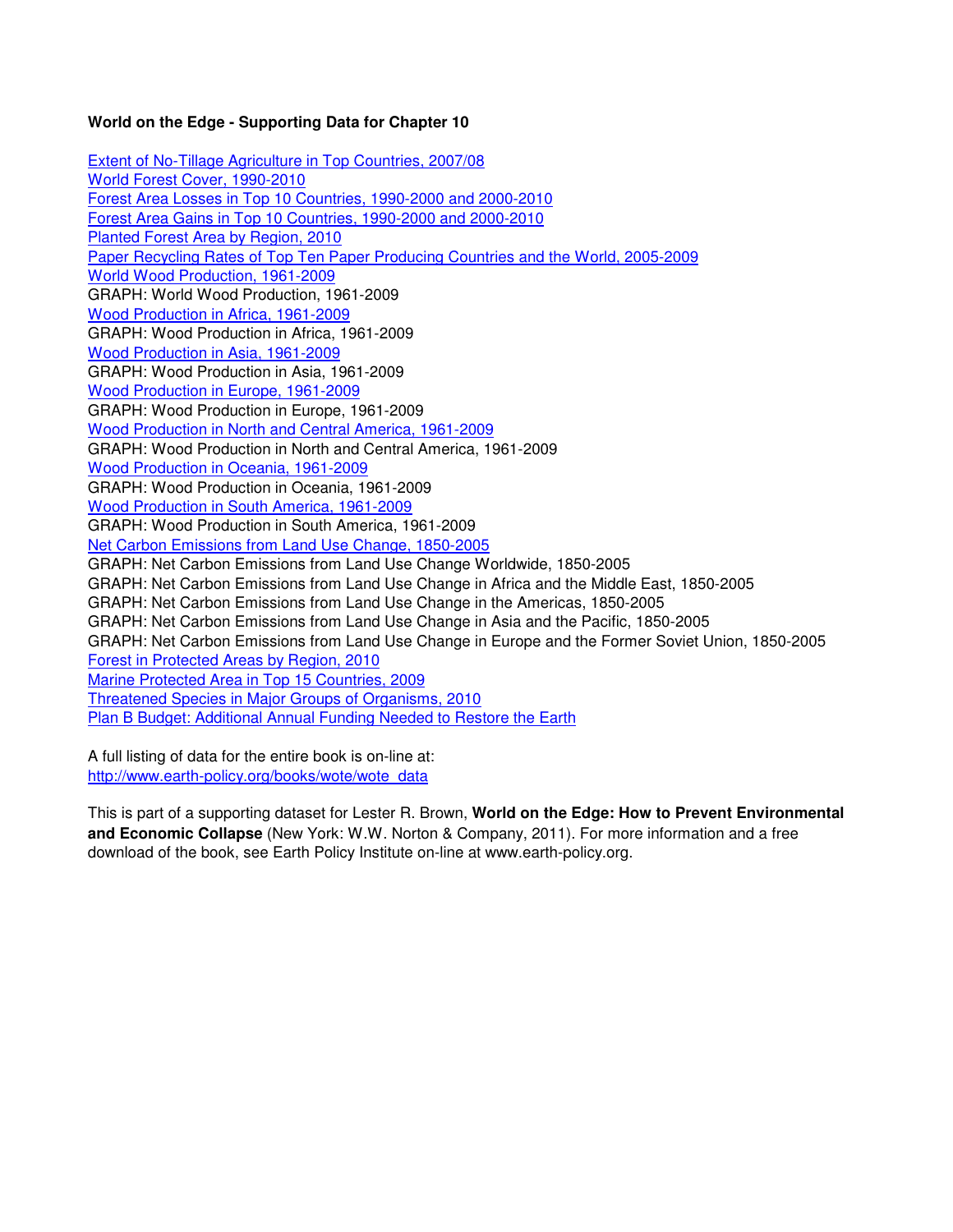# **Extent of No-Tillage Agriculture in Top Countries, 2007/08**

| Country                           | Area under No-till |
|-----------------------------------|--------------------|
|                                   | <b>Hectares</b>    |
|                                   |                    |
| <b>United States</b>              | 26,500,000         |
| Argentina                         | 25,785,000         |
| <b>Brazil</b>                     | 25,502,000         |
| Australia                         | 17,000,000         |
| Canada                            | 13,481,000         |
| Indo-Gangetic Plains <sup>2</sup> | 5,000,000          |
| Paraguay                          | 2,300,000          |
| China                             | 1,330,000          |
| Kazakhstan                        | 1,330,000          |
| <b>Bolivia</b>                    | 706,000            |
| Uruguay                           | 655,000            |
| Spain                             | 650,000            |
| South Africa                      | 368,000            |
| Venezuela                         | 300,000            |
| France                            | 200,000            |
| Finland                           | 200,000            |
| Chile                             | 180,000            |
| New Zealand                       | 162,000            |
| Colombia                          | 102,000            |
| Ukraine                           | 100,000            |
|                                   |                    |
| Total                             | 116,921,000        |

Notes:

 $<sup>1</sup>$  One hectare = 2.47 acres.</sup>

<sup>2</sup> Includes four countries in South Asia: India, Pakistan, Bangladesh, and Nepal.

Source: Rolf Derpsch and Theodor Friedrich, "Sustainable Crop Production Intensification - The Adoption of Conservation Agriculture Worldwide," presentation for International Soil Tillage Research Conference, Santiago, Chile, November 2010.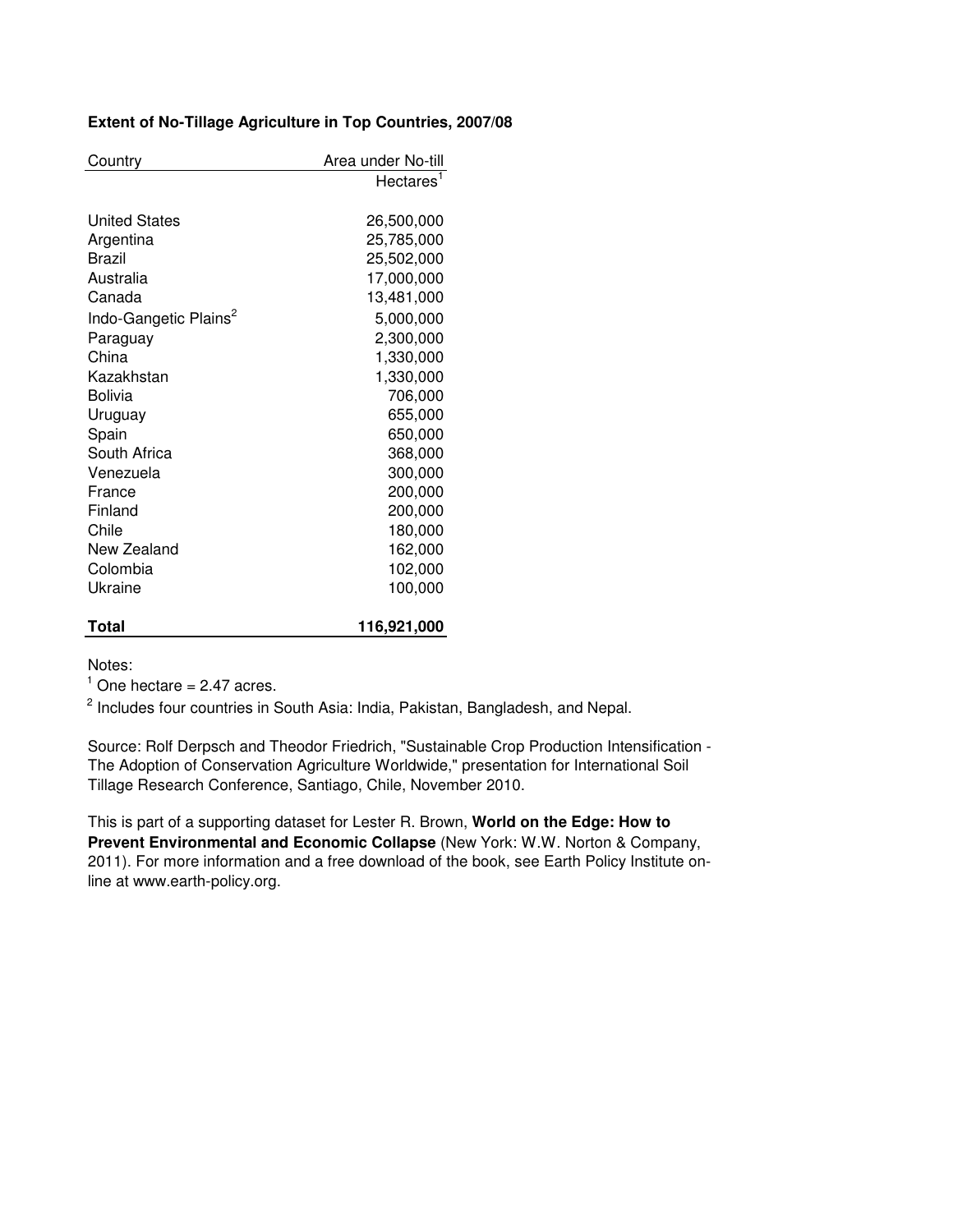# **World Forest Cover, 1990-2010**

|      |        |      |        | North and Central |         |               |       |
|------|--------|------|--------|-------------------|---------|---------------|-------|
| Year | Africa | Asia | Europe | America           | Oceania | South America | World |
|      |        |      |        | Million Hectares* |         |               |       |
| 1990 | 749    | 576  | 989    | 708               | 199     | 946           | 4,168 |
| 2000 | 709    | 570  | 998    | 705               | 198     | 904           | 4,085 |
| 2005 | 691    | 584  | 1,001  | 705               | 197     | 882           | 4,061 |
| 2010 | 674    | 593  | 1,005  | 705               | 191     | 864           | 4,033 |

 $*$  Note: One hectare = 2.47 acres.

Source: U.N. Food and Agriculture Organization, Forest Resources Assessment 2010: Global Tables (Rome, 2010).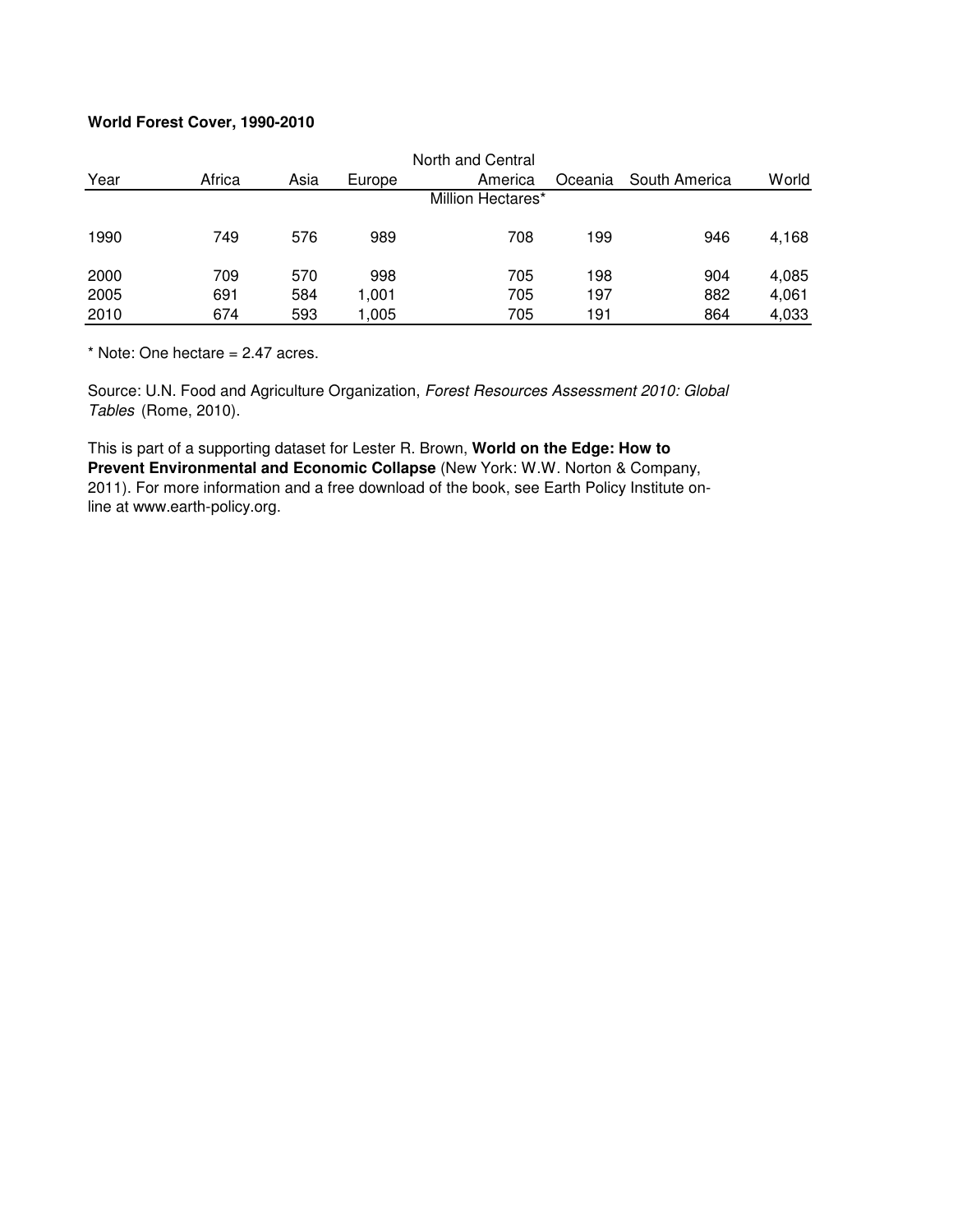| Country         | Annual Change, 1990-2000      |                      | Country         | Annual Change, 2000-2010      |                      |
|-----------------|-------------------------------|----------------------|-----------------|-------------------------------|----------------------|
|                 | Million Hectares <sup>1</sup> | Percent <sup>2</sup> |                 | Million Hectares <sup>1</sup> | Percent <sup>2</sup> |
|                 |                               |                      |                 |                               |                      |
| Brazil          | $-2.89$                       | $-0.5$               | <b>Brazil</b>   | $-2.64$                       | $-0.5$               |
| Indonesia       | $-1.91$                       | $-1.8$               | Australia       | $-0.56$                       | $-0.4$               |
| Sudan           | $-0.59$                       | $-0.8$               | Indonesia       | $-0.50$                       | $-0.5$               |
| Burma (Myanmar) | $-0.44$                       | $-1.2$               | Nigeria         | $-0.41$                       | $-3.7$               |
| Nigeria         | $-0.40$                       | $-2.7$               | Tanzania        | $-0.40$                       | $-1.1$               |
| Tanzania        | $-0.40$                       | $-1.0$               | Zimbabwe        | $-0.33$                       | $-1.9$               |
| Mexico          | $-0.35$                       | $-0.5$               | D. R. Congo     | $-0.31$                       | $-0.2$               |
| Zimbabwe        | $-0.33$                       | $-1.6$               | Burma (Myanmar) | $-0.31$                       | $-0.9$               |
| D. R. Congo     | $-0.31$                       | $-0.2$               | <b>Bolivia</b>  | $-0.29$                       | $-0.5$               |
| Argentina       | $-0.29$                       | $-0.9$               | Venezuela       | $-0.29$                       | $-0.6$               |
| <b>Total</b>    | $-7.93$                       | $-0.7$               | <b>Total</b>    | 6.04                          | $-0.5$               |

## **Forest Area Losses in Top 10 Countries, 1990-2000 and 2000-2010**

Notes:

 $<sup>1</sup>$  One hectare = 2.47 acres.</sup>

<sup>2</sup> Rate of gain or loss in percent of remaining forest area each year within the given period.

Source: U.N. Food and Agriculture Organization, Global Forest Resources Assessment 2010 (Rome, 2010), p. 21.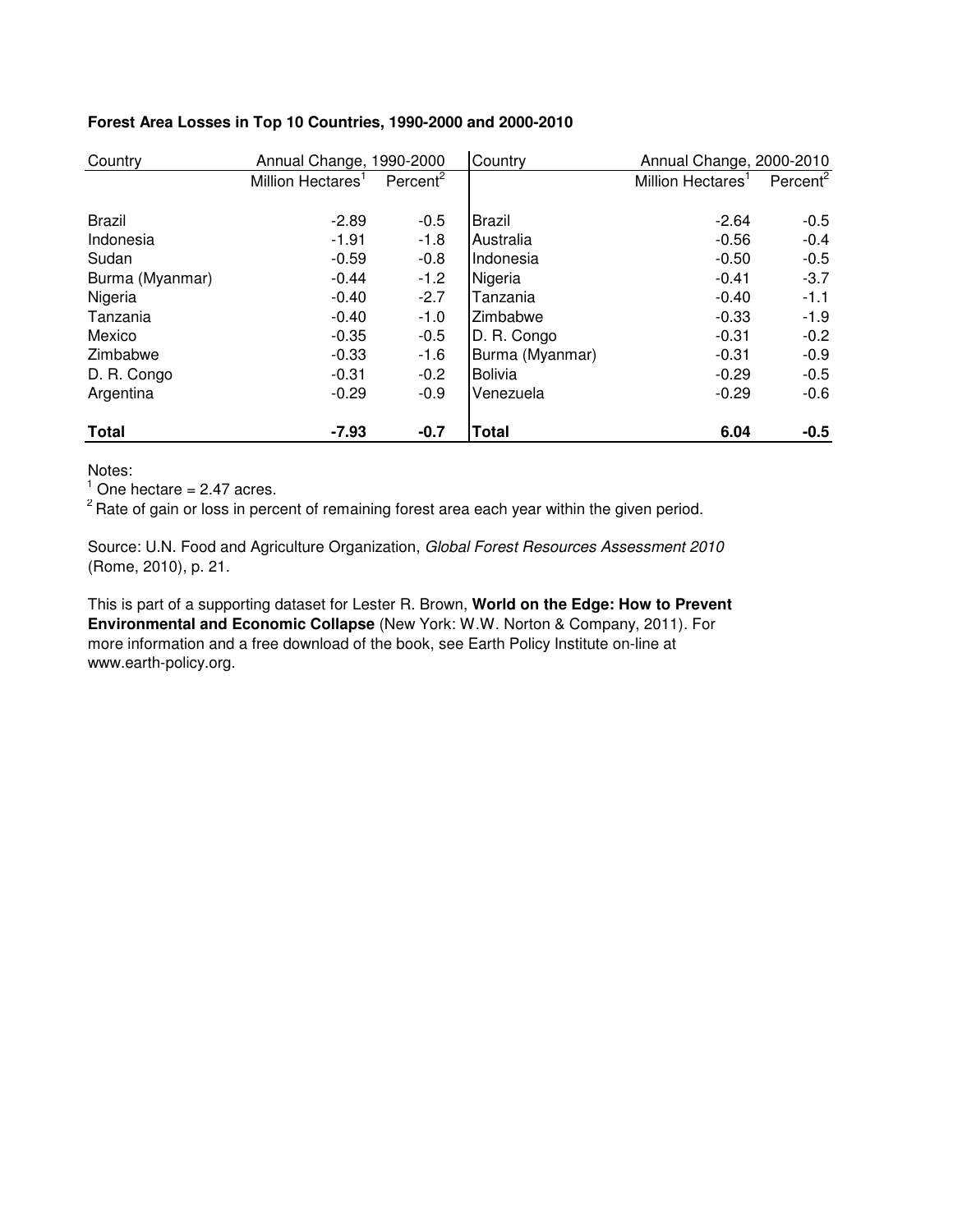| Country              | Annual Change, 1990-2000      |                      | Country              | Annual Change, 2000-2010      |                      |
|----------------------|-------------------------------|----------------------|----------------------|-------------------------------|----------------------|
|                      | Million Hectares <sup>1</sup> | Percent <sup>2</sup> |                      | Million Hectares <sup>1</sup> | Percent <sup>2</sup> |
| China                | 1.99                          | 1.2                  | China                | 2.99                          | 1.6                  |
| <b>United States</b> | 0.39                          | 0.1                  | <b>United States</b> | 0.38                          | 0.1                  |
| Spain                | 0.32                          | 2.1                  | India                | 0.30                          | 0.5                  |
| Viet Nam             | 0.24                          | 2.3                  | Viet Nam             | 0.21                          | 1.6                  |
| India                | 0.15                          | 0.2                  | Turkey               | 0.12                          | 1.1                  |
| France               | 0.08                          | 0.6                  | Spain                | 0.12                          | 0.7                  |
| Italy                | 0.08                          | 1.0                  | Sweden               | 0.08                          | 0.3                  |
| Chile                | 0.06                          | 0.4                  | Italy                | 0.08                          | 0.9                  |
| Finland              | 0.06                          | 0.3                  | Norway               | 0.08                          | 0.8                  |
| Philippines          | 0.06                          | 0.8                  | France               | 0.06                          | 0.4                  |
| <b>Total</b>         | 3.40                          | 0.6                  | <b>Total</b>         | 4.41                          | 0.7                  |

## **Forest Area Gains in Top 10 Countries, 1990-2000 and 2000-2010**

Notes:

 $<sup>1</sup>$  One hectare = 2.47 acres.</sup>

<sup>2</sup> Rate of gain or loss in percent of remaining forest area each year within the given period.

Source: U.N. Food and Agriculture Organization, Global Forest Resources Assessment 2010 (Rome, 2010), p. 21.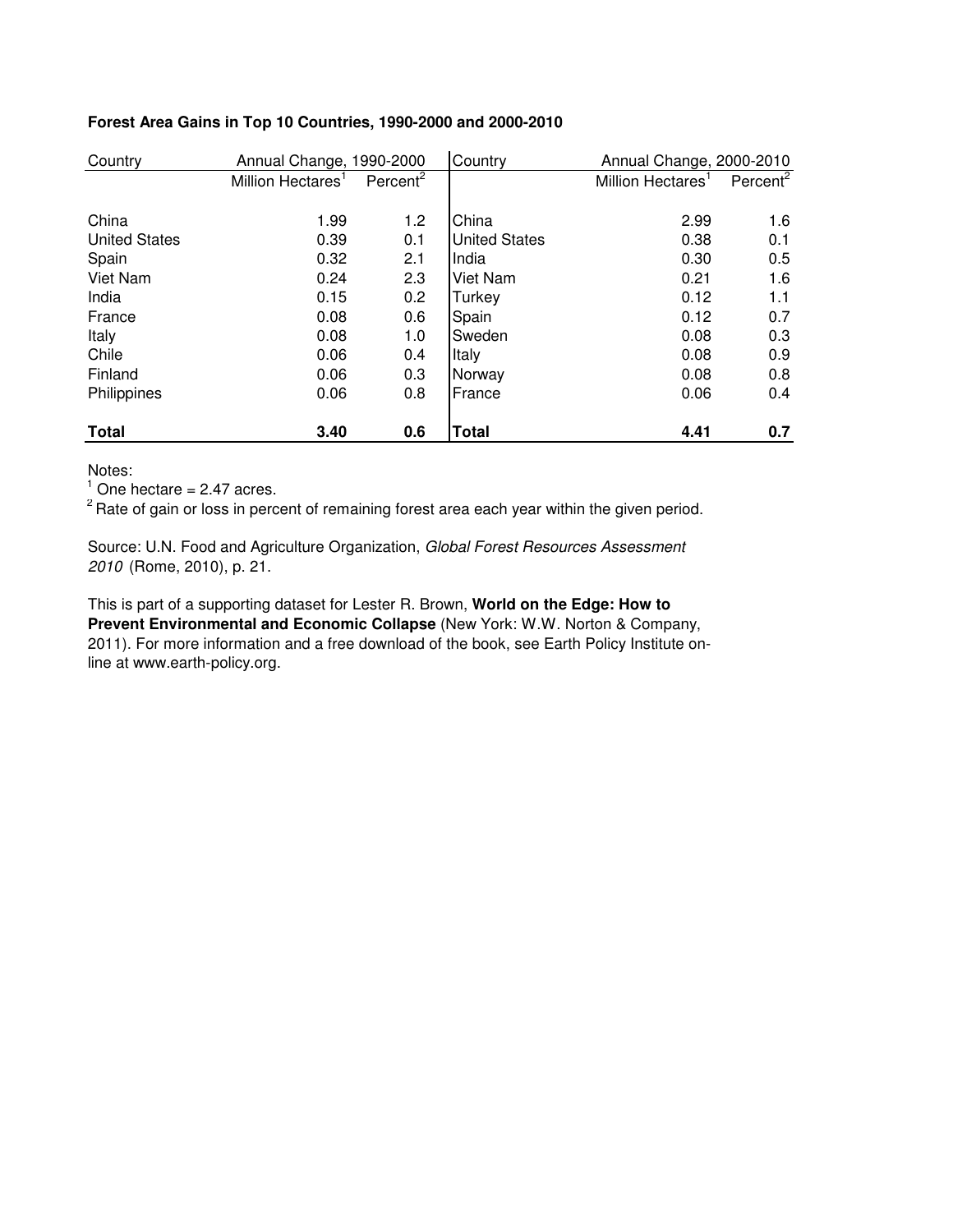# **Planted Forest Area by Region, 2010**

| Region                    |                               | Planted Forest Area <sup>1</sup> Share of Total Forest Area |
|---------------------------|-------------------------------|-------------------------------------------------------------|
|                           | Million Hectares <sup>2</sup> | Percent                                                     |
| Africa                    | 15                            | 2.3                                                         |
| Asia                      | 123                           | 20.8                                                        |
| Europe                    | 69                            | 6.9                                                         |
| North and Central America | 39                            | 5.5                                                         |
| Oceania                   | 4                             | 2.1                                                         |
| South America             | 14                            | 1.7                                                         |
| World                     | 264                           | 6.6                                                         |

Notes:

<sup>1</sup> Forests composed of trees established through planting and/or deliberate seeding. "Planted forests" is a broader term than "forest plantations," and includes those designated for protective as well as for productive purposes.

 $2$  One hectare = 2.47 acres.

Source: U.N. Food and Agriculture Organization, Global Forest Resources Assessment 2010 (Rome: 2010), p. 91.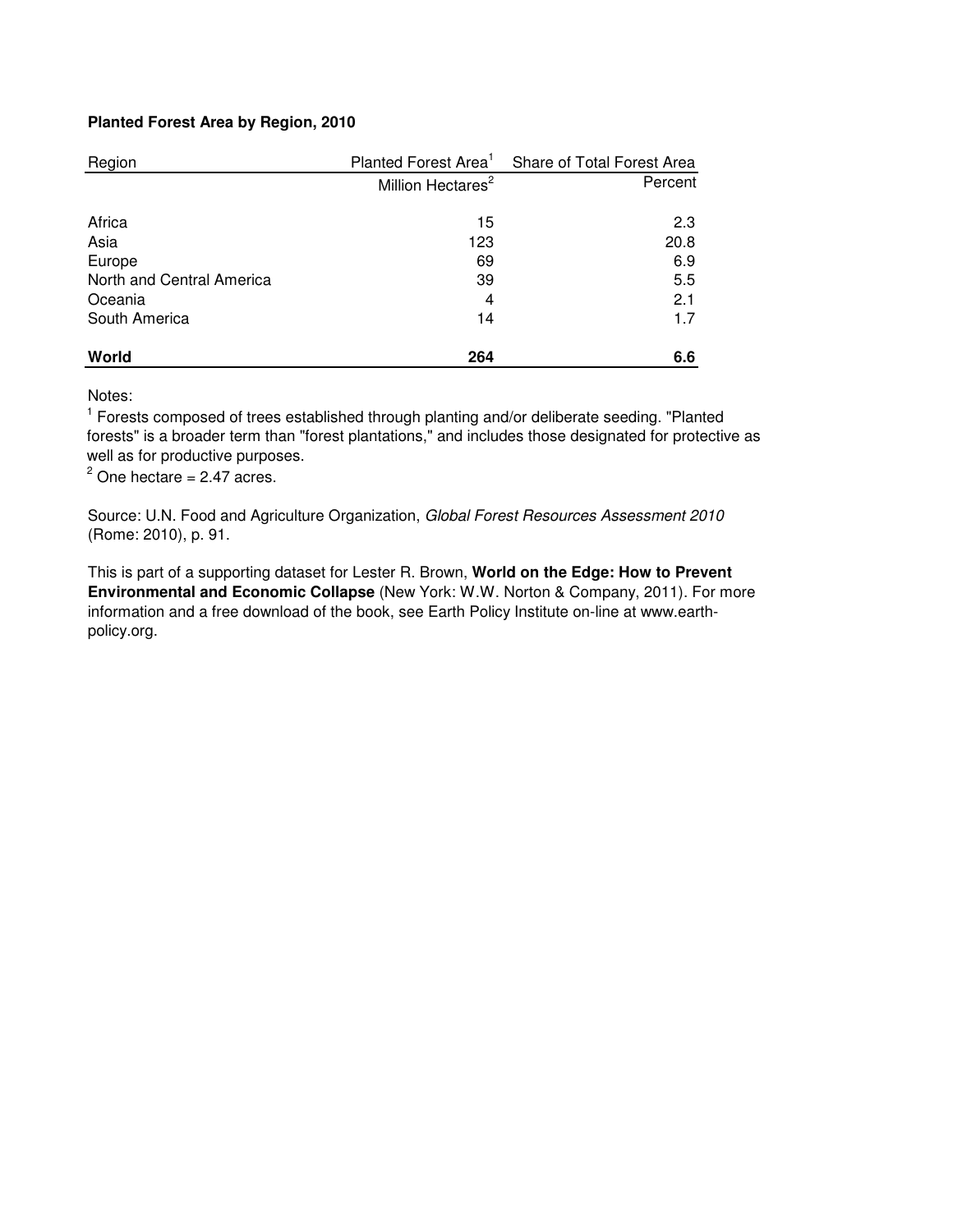| Country              | Production          | Paper Recovery Rate* |
|----------------------|---------------------|----------------------|
|                      | Million Tons, 2005- | Percent              |
|                      | 2009 Average        |                      |
| <b>United States</b> | 81                  | 54                   |
| China                | 75                  | 38                   |
| Japan                | 28                  | 79                   |
| Germany              | 23                  | 74                   |
| Canada               | 17                  | 43                   |
| Finland              | 14                  | 34                   |
| Sweden               | 12                  | 69                   |
| South Korea          | 11                  | 91                   |
| France               | 10                  | 54                   |
| Italy                | 10                  | 48                   |
| World                | 377                 | 50                   |

### **Paper Recycling Rates of Top Ten Paper Producing Countries and the World, 2005-2009**

\* Note: Paper recovery rate reflects 2005-2009 average of recovered paper and paperboard as a share of apparent consumption (production + imports - exports).

Source: Compiled by Earth Policy Institute from U.N. Food and Agriculture Organization (FAO), ForesSTAT , statistics database, at faostat.fao.org, updated 27 July 2010.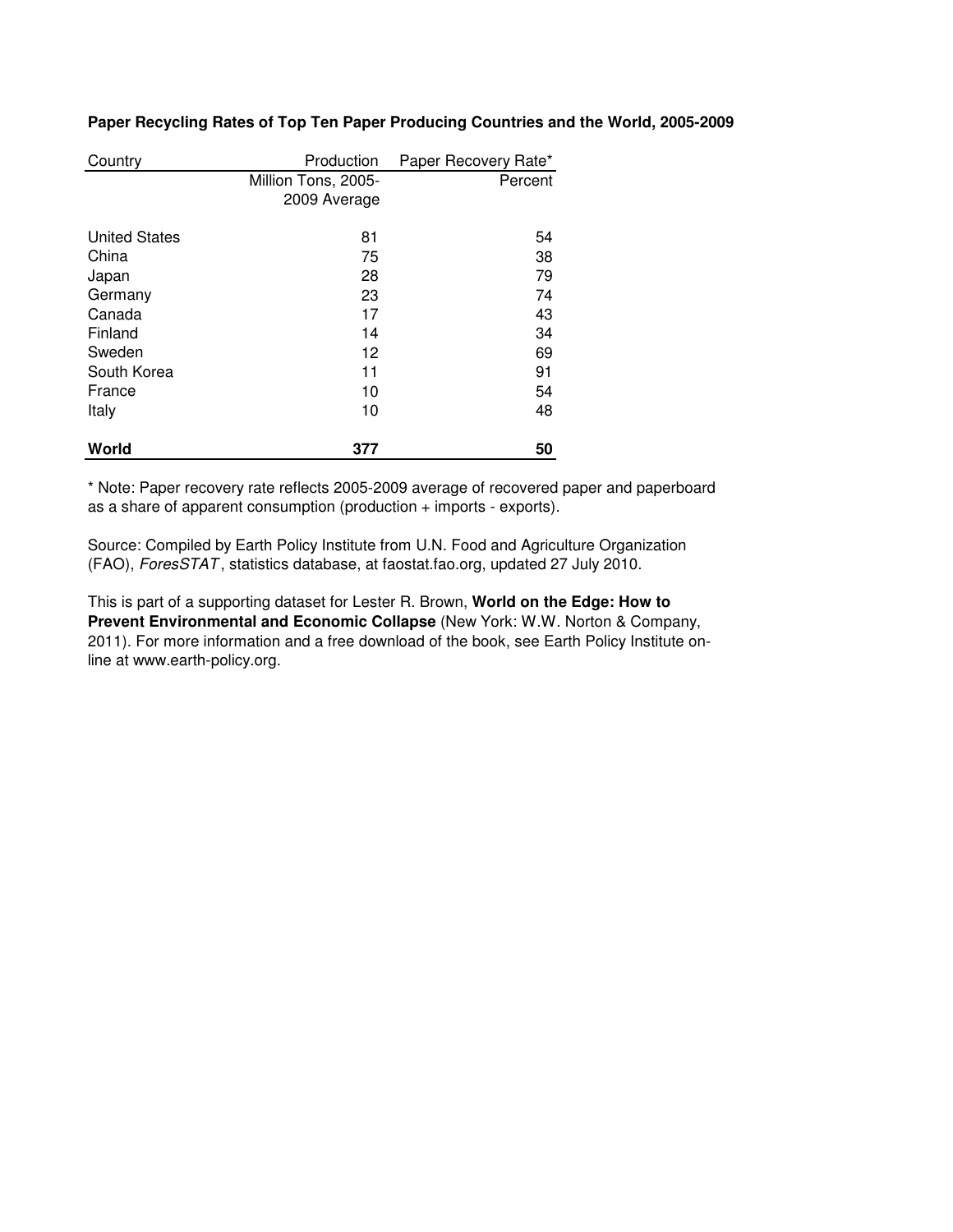#### **World Wood Production, 1961-2009**

|      | <b>Industrial Wood</b> | Fuelwood             | <b>Total Wood</b><br>Production | Fuelwood as a Share of       |
|------|------------------------|----------------------|---------------------------------|------------------------------|
| Year |                        |                      |                                 | <b>Total Wood Production</b> |
|      |                        | Million Cubic Meters |                                 | Percent                      |
| 1961 | 1,018                  | 1,498                | 2,516                           | 59.5                         |
| 1962 | 1,036                  | 1,490                | 2,527                           | 59.0                         |
| 1963 | 1,050                  | 1,501                | 2,551                           | 58.8                         |
| 1964 | 1,111                  | 1,512                | 2,623                           | 57.6                         |
| 1965 | 1,132                  | 1,513                | 2,644                           | 57.2                         |
| 1966 | 1,153                  | 1,524                | 2,678                           | 56.9                         |
| 1967 | 1,182                  | 1,525                | 2,707                           | 56.3                         |
| 1968 | 1,206                  | 1,527                | 2,733                           | 55.9                         |
| 1969 | 1,234                  | 1,523                | 2,758                           | 55.2                         |
| 1970 | 1,276                  | 1,538                | 2,815                           | 54.7                         |
| 1971 | 1,296                  | 1,546                | 2,843                           | 54.4                         |
| 1972 | 1,290                  | 1,560                | 2,850                           | 54.7                         |
| 1973 | 1,359                  | 1,561                | 2,921                           | 53.5                         |
| 1974 | 1,351                  | 1,581                | 2,932                           | 53.9                         |
| 1975 | 1,294                  | 1,588                | 2,882                           | 55.1                         |
| 1976 | 1,370                  | 1,611                | 2,981                           | 54.1                         |
| 1977 | 1,378                  | 1,619                | 2,997                           | 54.0                         |
| 1978 | 1,422                  | 1,629                | 3,051                           | 53.4                         |
| 1979 | 1,458                  | 1,658                | 3,115                           | 53.2                         |
| 1980 | 1,446                  | 1,677                | 3,123                           | 53.7                         |
| 1981 | 1,412                  | 1,699                | 3,111                           | 54.6                         |
| 1982 | 1,372                  | 1,740                | 3,113                           | 55.9                         |
| 1983 | 1,456                  | 1,743                | 3,199                           | 54.5                         |
| 1984 | 1,522                  | 1,762                | 3,284                           | 53.7                         |
| 1985 | 1,521                  | 1,767                | 3,288                           | 53.7                         |
| 1986 | 1,590                  | 1,776                | 3,366                           | 52.8                         |
|      |                        |                      |                                 | 51.8                         |
| 1987 | 1,648                  | 1,771                | 3,419                           |                              |
| 1988 | 1,668                  | 1,768                | 3,436                           | 51.5                         |
| 1989 | 1,695                  | 1,777                | 3,472                           | 51.2                         |
| 1990 | 1,693                  | 1,811                | 3,503                           | 51.7                         |
| 1991 | 1,554                  | 1,847                | 3,400                           | 54.3                         |
| 1992 | 1,493                  | 1,817                | 3,310                           | 54.9                         |
| 1993 | 1,471                  | 1,788                | 3,259                           | 54.9                         |
| 1994 | 1,472                  | 1,772                | 3,243                           | 54.6                         |
| 1995 | 1,512                  | 1,778                | 3,290                           | 54.1                         |
| 1996 | 1,484                  | 1,784                | 3,268                           | 54.6                         |
| 1997 | 1,530                  | 1,813                | 3,343                           | 54.2                         |
| 1998 | 1,495                  | 1,776                | 3,272                           | 54.3                         |
| 1999 | 1,545                  | 1,815                | 3,360                           | 54.0                         |
| 2000 | 1,604                  | 1,826                | 3,430                           | 53.2                         |
| 2001 | 1,522                  | 1,810                | 3,332                           | 54.3                         |
| 2002 | 1,556                  | 1,803                | 3,360                           | 53.7                         |
| 2003 | 1,601                  | 1,812                | 3,413                           | 53.1                         |
| 2004 | 1,658                  | 1,820                | 3,478                           | 52.3                         |
| 2005 | 1,710                  | 1,850                | 3,559                           | 52.0                         |
| 2006 | 1,658                  | 1,875                | 3,533                           | 53.1                         |
| 2007 | 1,673                  | 1,878                | 3,551                           | 52.9                         |
| 2008 | 1,542                  | 1,868                | 3,410                           | 54.8                         |
| 2009 | 1,431                  | 1,860                | 3,291                           | 56.5                         |

Source: Compiled by Earth Policy Institute from U.N. Food and Agriculture Organization, ForesSTAT, electronic database, at faostat.fao.org, updated July 2010.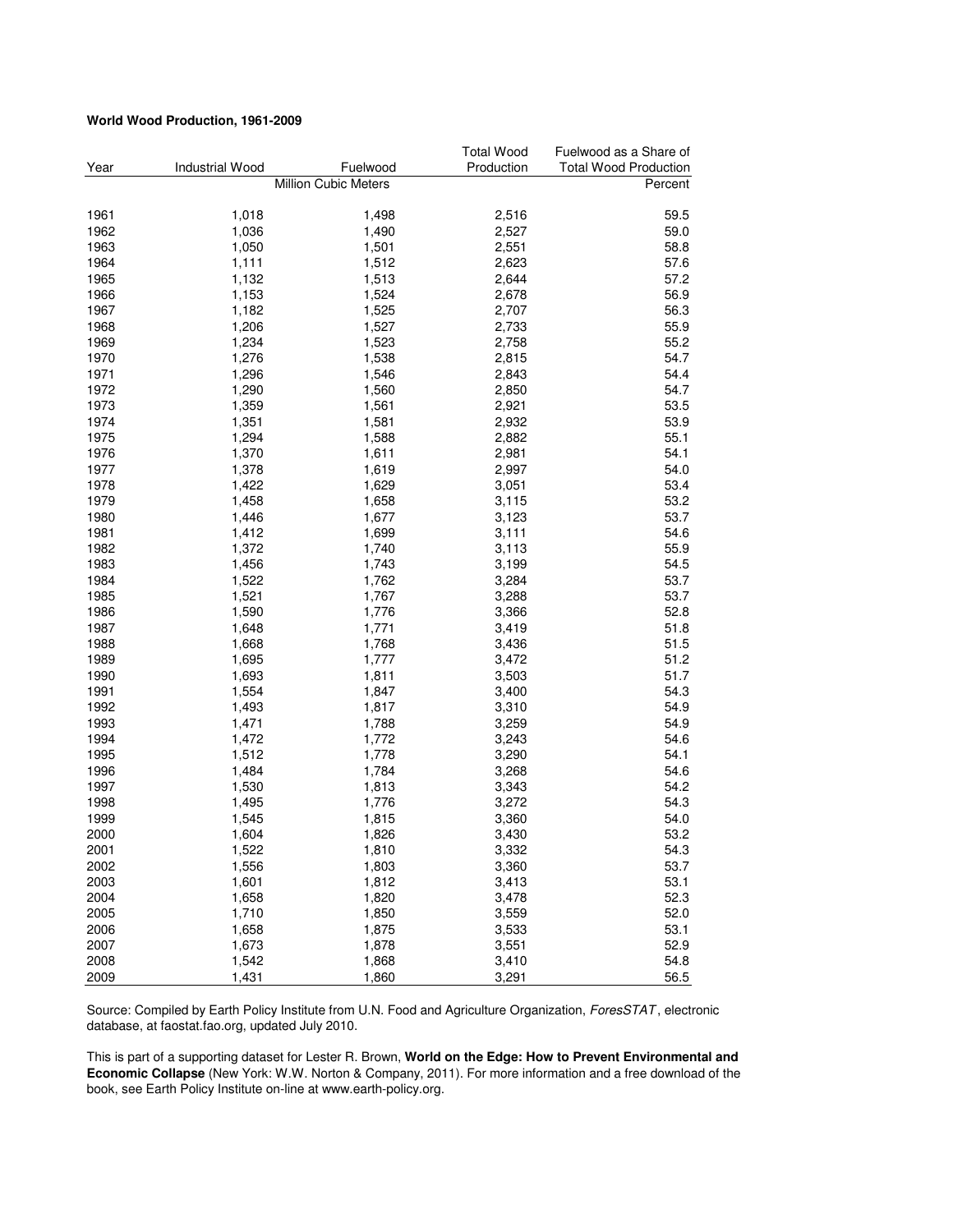

# World Wood Production, 1961-2009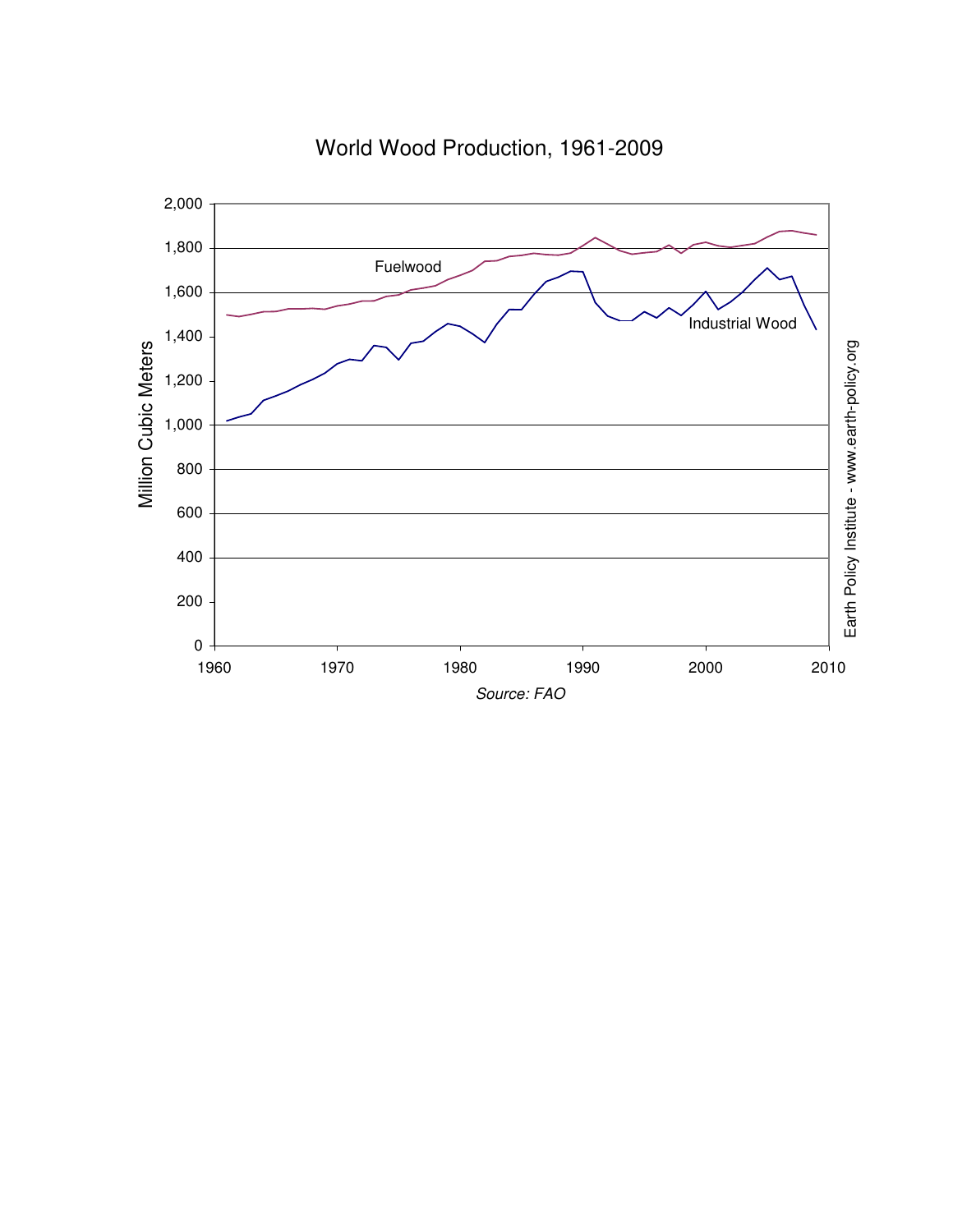#### **Wood Production in Africa, 1961-2009**

|      |                 |                      | <b>Total Wood</b> | Fuelwood as a Share of       |
|------|-----------------|----------------------|-------------------|------------------------------|
| Year | Industrial Wood | Fuelwood             | Production        | <b>Total Wood Production</b> |
|      |                 | Million Cubic Meters |                   | Percent                      |
| 1961 | 25              | 252                  | 277               | 91.1                         |
| 1962 | 26              | 256                  | 282               | 90.8                         |
| 1963 | 33              | 260                  | 293               | 88.9                         |
| 1964 | 29              | 264                  | 293               | 90.1                         |
| 1965 | 32              | 268                  | 300               | 89.5                         |
| 1966 | 33              | 280                  | 313               | 89.5                         |
| 1967 | 34              | 285                  | 319               | 89.5                         |
| 1968 | 35              | 290                  | 325               | 89.2                         |
| 1969 | 38              | 295                  | 333               | 88.5                         |
| 1970 | 39              | 300                  | 339               | 88.5                         |
| 1971 | 41              | 303                  | 344               | 88.1                         |
| 1972 | 41              | 306                  | 347               | 88.2                         |
| 1973 | 43              | 310                  | 353               | 87.8                         |
| 1974 | 41              | 314                  | 355               | 88.3                         |
| 1975 | 42              | 321                  | 363               | 88.5                         |
| 1976 | 43              | 326                  | 369               | 88.2                         |
| 1977 | 44              | 331                  | 376               | 88.2                         |
| 1978 | 46              | 340                  | 386               | 88.0                         |
| 1979 | 47              | 346                  | 393               | 88.0                         |
| 1980 | 50              | 354                  | 404               | 87.6                         |
| 1981 | 51              | 363                  | 414               | 87.7                         |
| 1982 | 50              | 371                  | 422               | 88.0                         |
| 1983 | 52              | 381                  | 433               | 88.0                         |
| 1984 | 51              | 391                  | 443               | 88.4                         |
| 1985 | 52              | 400                  | 452               | 88.5                         |
| 1986 | 51              | 408                  | 459               | 88.9                         |
| 1987 | 52              | 416                  | 468               | 89.0                         |
| 1988 | 53              | 424                  | 477               | 88.9                         |
| 1989 | 54              | 433                  | 487               | 89.0                         |
| 1990 | 57              | 439                  | 495               | 88.5                         |
| 1991 | 56              | 449                  | 504               | 89.0                         |
| 1992 | 59              | 463                  | 522               | 88.7                         |
| 1993 | 60              | 478                  | 538               | 88.8                         |
| 1994 | 65              | 486                  | 551               | 88.2                         |
| 1995 | 66              | 502                  | 568               | 88.3                         |
| 1996 | 67              | 509                  | 576               | 88.3                         |
| 1997 | 69              | 514                  | 583               | 88.1                         |
| 1998 | 69              | 516                  | 585               | 88.3                         |
| 1999 | 68              | 521                  | 589               | 88.4                         |
| 2000 | 69              | 526                  | 595               | 88.4                         |
| 2001 | 68              | 524                  | 591               | 88.6                         |
| 2002 | 67              | 532                  | 600               | 88.8                         |
| 2003 | 72              | 539                  | 611               | 88.2                         |
| 2004 | 72              | 548                  | 620               | 88.4                         |
| 2005 | 68              | 569                  | 636               | 89.4                         |
| 2006 | 69              | 595                  | 664               | 89.6                         |
| 2007 | 70              | 609                  | 679               | 89.7                         |
| 2008 | 72              | 616                  | 688               | 89.5                         |
| 2009 | 69              | 616                  | 685               | 89.9                         |

Source: Compiled by Earth Policy Institute from U.N. Food and Agriculture Organization, ForesSTAT, electronic database, at faostat.fao.org, updated July 2010.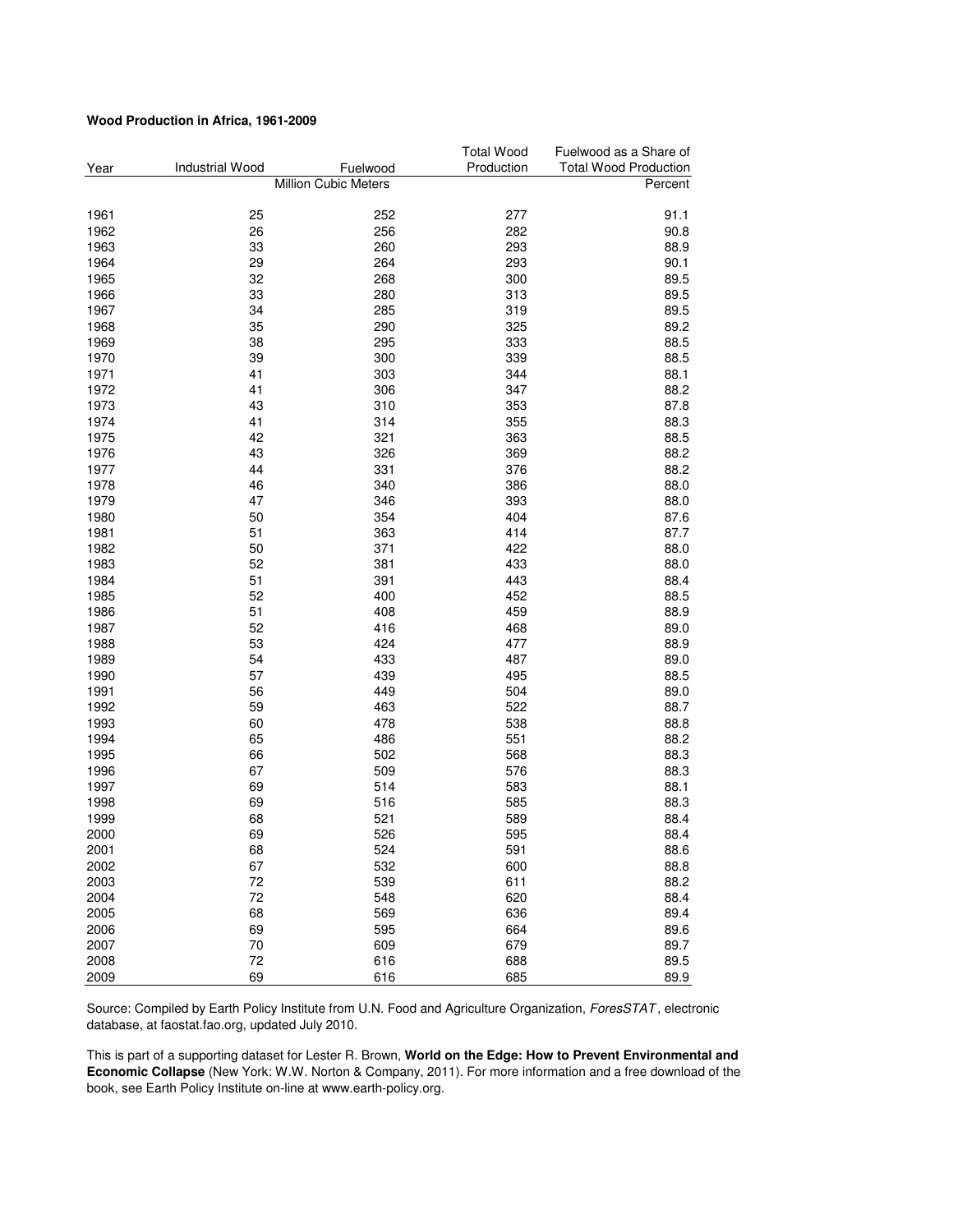

# Wood Production in Africa, 1961-2009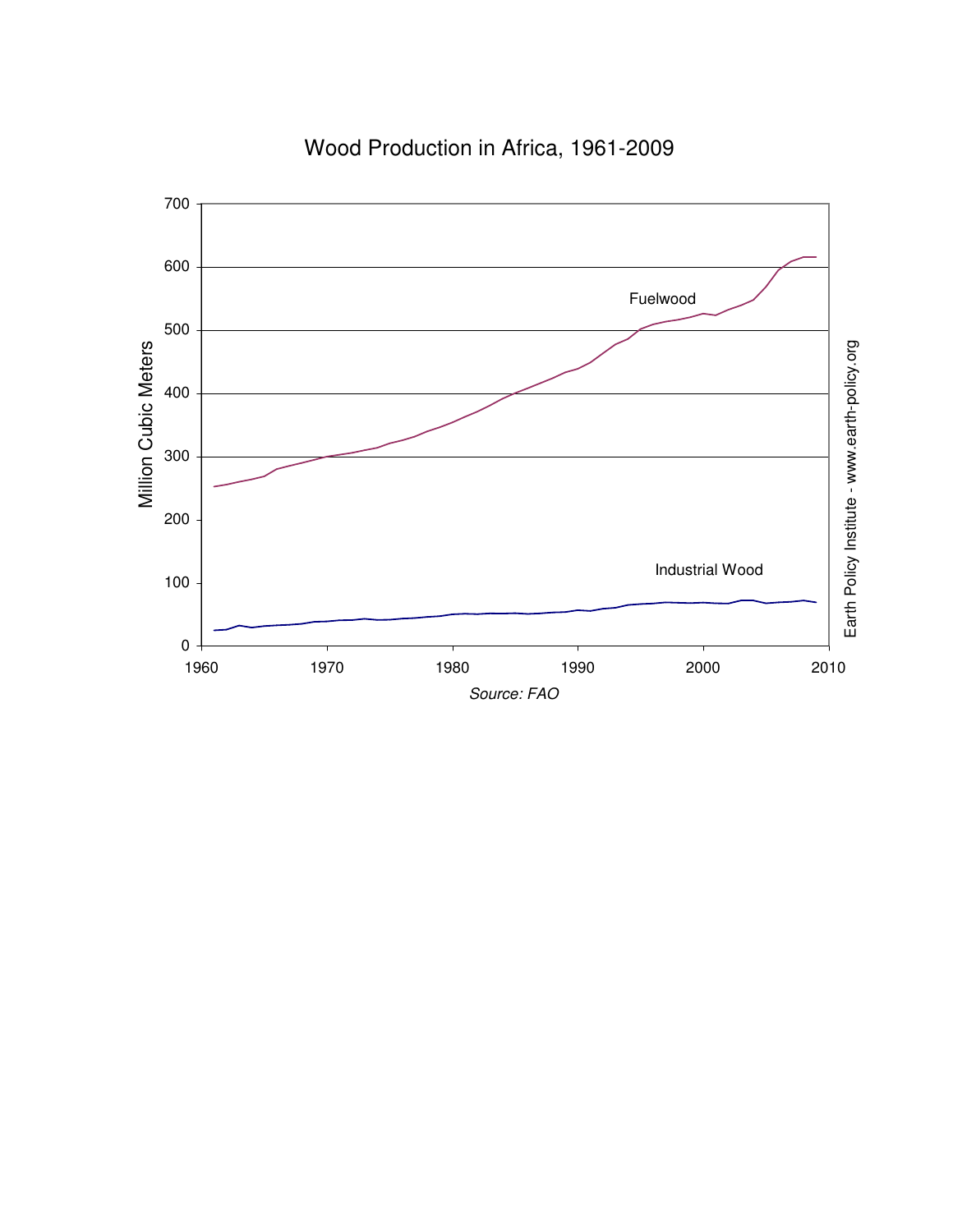#### **Wood Production in Asia, 1961-2009**

|      |                        |                      |            | Total Wood Fuelwood as Share of Total |
|------|------------------------|----------------------|------------|---------------------------------------|
| Year | <b>Industrial Wood</b> | Fuelwood             | Production | <b>Wood Production</b>                |
|      |                        | Million Cubic Meters |            | Percent                               |
| 1961 | 132                    | 838                  | 970        | 86.4                                  |
| 1962 | 124                    | 838                  | 962        | 87.2                                  |
| 1963 | 127                    | 840                  | 966        | 86.9                                  |
| 1964 | 143                    | 843                  | 986        | 85.5                                  |
| 1965 | 147                    | 846                  | 993        | 85.2                                  |
| 1966 | 153                    | 848                  | 1,001      | 84.7                                  |
| 1967 | 162                    | 850                  | 1,013      | 84.0                                  |
| 1968 | 164                    | 852                  | 1,016      | 83.9                                  |
| 1969 | 167                    | 857                  | 1,024      | 83.7                                  |
| 1970 | 172                    | 860                  | 1,031      | 83.4                                  |
| 1971 | 177                    | 866                  | 1,043      | 83.1                                  |
| 1972 | 182                    | 881                  | 1,064      | 82.9                                  |
| 1973 | 197                    | 884                  | 1,081      | 81.8                                  |
| 1974 | 193                    | 896                  | 1,089      | 82.3                                  |
| 1975 | 196                    | 898                  | 1,094      | 82.1                                  |
| 1976 | 216                    | 914                  | 1,130      | 80.9                                  |
| 1977 | 219                    | 910                  | 1,129      | 80.6                                  |
| 1978 | 225                    | 901                  | 1,126      | 80.0                                  |
| 1979 | 229                    | 909                  | 1,138      | 79.9                                  |
| 1980 | 233                    | 906                  | 1,138      | 79.6                                  |
| 1981 | 225                    | 904                  | 1,129      | 80.1                                  |
| 1982 | 231                    | 907                  | 1,138      | 79.7                                  |
| 1983 | 235                    | 902                  | 1,137      | 79.3                                  |
| 1984 | 248                    | 895                  | 1,143      | 78.3                                  |
| 1985 | 246                    | 890                  | 1,136      | 78.3                                  |
| 1986 | 255                    | 890                  | 1,145      | 77.7                                  |
| 1987 | 265                    | 889                  | 1,154      | 77.1                                  |
| 1988 | 267                    | 882                  | 1,149      | 76.8                                  |
| 1989 | 269                    | 882                  | 1,151      | 76.6                                  |
| 1990 | 258                    | 882                  | 1,140      | 77.4                                  |
| 1991 | 258                    | 881                  | 1,139      | 77.3                                  |
| 1992 | 266                    | 868                  | 1,134      | 76.5                                  |
| 1993 | 265                    | 858                  | 1,123      | 76.4                                  |
| 1994 | 260                    | 845                  | 1,106      | 76.4                                  |
| 1995 | 263                    | 835                  | 1,098      | 76.0                                  |
| 1996 | 265                    | 843                  | 1,108      | 76.1                                  |
| 1997 | 261                    | 848                  | 1,108      | 76.5                                  |
| 1998 | 248                    | 842                  | 1,089      | 77.3                                  |
| 1999 | 238                    | 839                  | 1,077      | 77.9                                  |
| 2000 | 231                    | 834                  | 1,065      | 78.3                                  |
| 2001 | 216                    | 828                  | 1,044      | 79.3                                  |
| 2002 | 220                    | 809                  | 1,029      | 78.6                                  |
| 2003 | 228                    | 801                  | 1,029      | 77.9                                  |
| 2004 | 239                    | 796                  | 1,035      | 76.9                                  |
| 2005 | 242                    | 796                  | 1,038      | 76.7                                  |
| 2006 | 240                    | 790                  | 1,030      | 76.7                                  |
| 2007 | 240                    | 782                  | 1,022      | 76.5                                  |
| 2008 | 245                    | 755                  | 999        | 75.5                                  |
| 2009 | 244                    | 755                  | 999        | 75.5                                  |

Source: Compiled by Earth Policy Institute from U.N. Food and Agriculture Organization, ForesSTAT, electronic database, at faostat.fao.org, updated July 2010.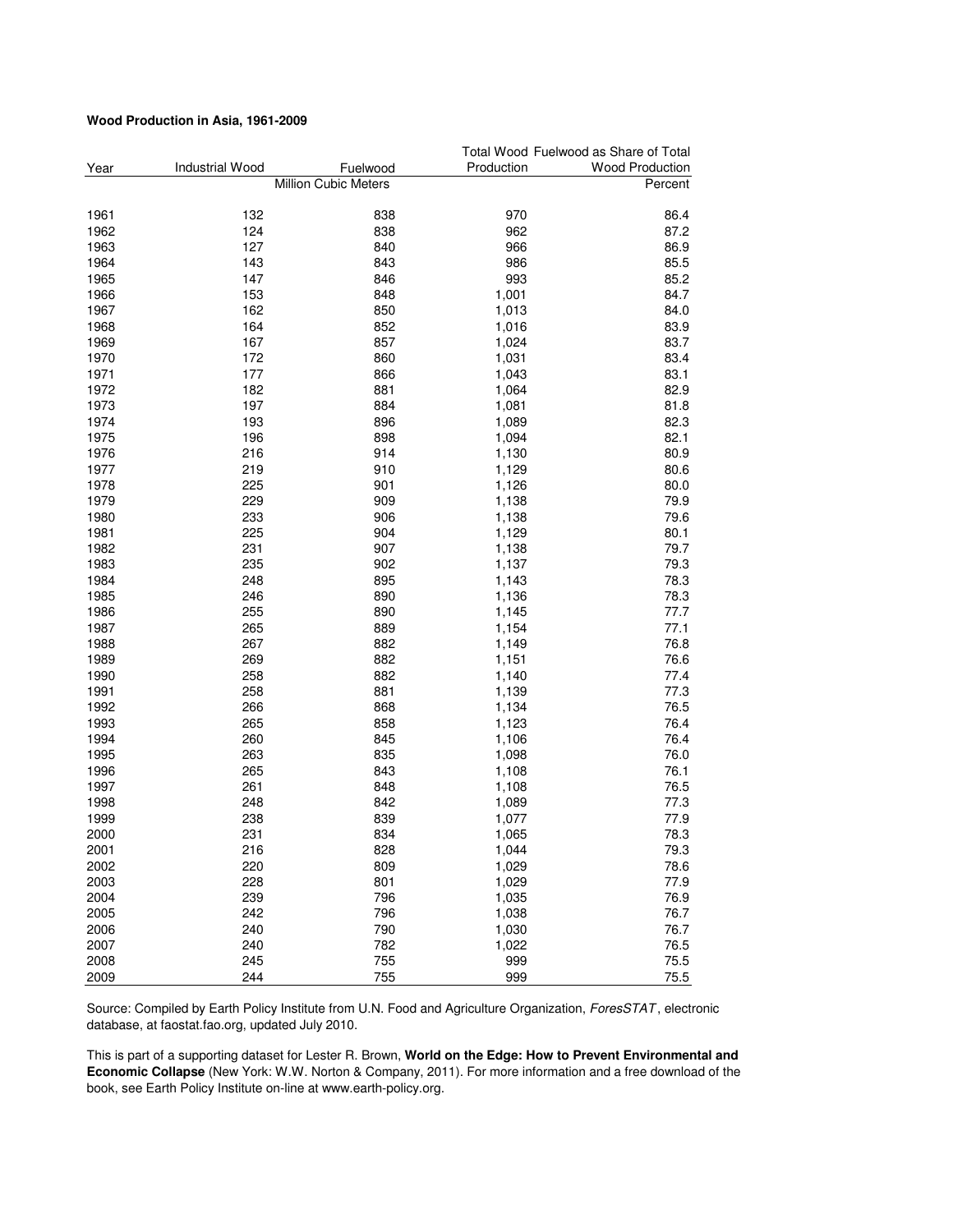

Wood Production in Asia, 1961-2009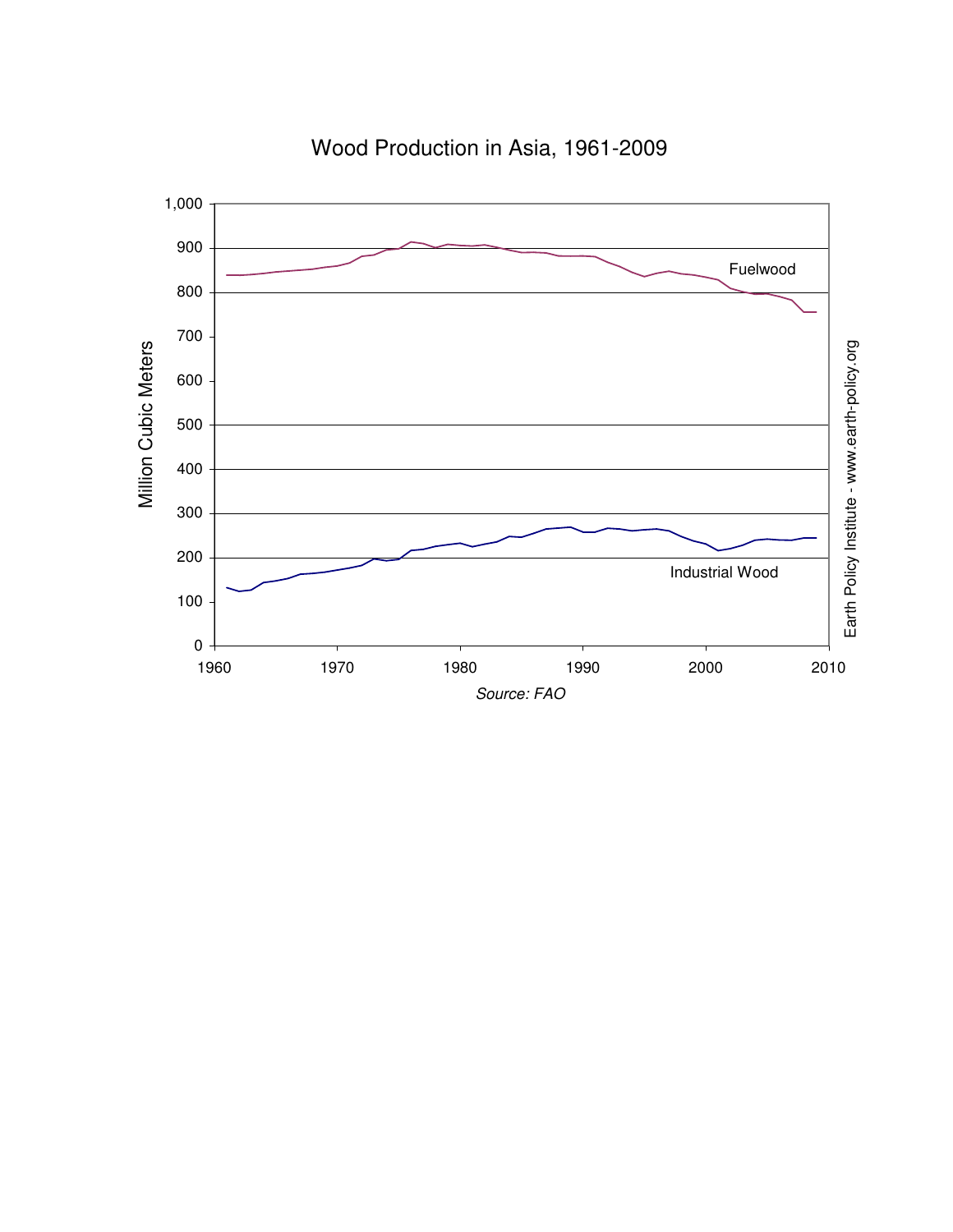#### **Wood Production in Europe, 1961-2009**

|      |                        |                      |            | Total Wood Fuelwood as Share of Total |
|------|------------------------|----------------------|------------|---------------------------------------|
| Year | <b>Industrial Wood</b> | Fuelwood             | Production | <b>Wood Production</b>                |
|      |                        | Million Cubic Meters |            | Percent                               |
| 1961 | 476                    | 183                  | 659        | 27.7                                  |
| 1962 | 482                    | 179                  | 662        | 27.1                                  |
| 1963 | 485                    | 184                  | 670        | 27.5                                  |
| 1964 | 508                    | 186                  | 694        | 26.8                                  |
| 1965 | 508                    | 180                  | 687        | 26.1                                  |
| 1966 | 507                    | 181                  | 688        | 26.3                                  |
| 1967 | 530                    | 173                  | 703        | 24.6                                  |
| 1968 | 527                    | 164                  | 691        | 23.8                                  |
| 1969 | 536                    | 154                  | 690        | 22.3                                  |
|      |                        |                      | 719        |                                       |
| 1970 | 567                    | 153                  |            | 21.3<br>20.7                          |
| 1971 | 571                    | 149                  | 720        |                                       |
| 1972 | 557                    | 143                  | 701        | 20.5                                  |
| 1973 | 582                    | 137                  | 718        | 19.0                                  |
| 1974 | 587                    | 136                  | 723        | 18.8                                  |
| 1975 | 573                    | 132                  | 705        | 18.7                                  |
| 1976 | 565                    | 132                  | 697        | 19.0                                  |
| 1977 | 559                    | 129                  | 687        | 18.7                                  |
| 1978 | 552                    | 124                  | 677        | 18.4                                  |
| 1979 | 556                    | 125                  | 681        | 18.3                                  |
| 1980 | 561                    | 128                  | 689        | 18.5                                  |
| 1981 | 557                    | 133                  | 690        | 19.2                                  |
| 1982 | 552                    | 136                  | 688        | 19.7                                  |
| 1983 | 558                    | 133                  | 691        | 19.2                                  |
| 1984 | 573                    | 138                  | 711        | 19.4                                  |
| 1985 | 569                    | 142                  | 711        | 20.0                                  |
| 1986 | 581                    | 138                  | 719        | 19.1                                  |
| 1987 | 590                    | 140                  | 730        | 19.2                                  |
| 1988 | 605                    | 134                  | 738        | 18.1                                  |
| 1989 | 620                    | 133                  | 753        | 17.7                                  |
| 1990 | 641                    | 157                  | 798        | 19.6                                  |
| 1991 | 539                    | 159                  | 698        | 22.7                                  |
| 1992 | 435                    | 148                  | 583        | 25.4                                  |
| 1993 | 407                    | 121                  | 527        | 22.9                                  |
| 1994 | 379                    | 112                  | 492        | 22.9                                  |
| 1995 | 405                    | 112                  | 517        | 21.7                                  |
| 1996 | 380                    | 106                  | 486        | 21.7                                  |
| 1997 | 416                    | 130                  | 545        | 23.8                                  |
| 1998 | 400                    | 99                   | 499        | 19.8                                  |
| 1999 | 426                    | 132                  | 557        | 23.6                                  |
| 2000 | 479                    | 138                  | 617        | 22.3                                  |
| 2001 | 459                    | 130                  | 589        | 22.1                                  |
| 2002 | 467                    | 136                  | 603        | 22.5                                  |
| 2003 | 490                    | 143                  | 632        | 22.6                                  |
| 2004 | 501                    | 144                  | 646        | 22.4                                  |
| 2005 | 540                    | 150                  | 690        | 21.7                                  |
| 2006 | 516                    | 155                  | 670        | 23.1                                  |
| 2007 | 576                    | 148                  | 724        | 20.5                                  |
| 2008 | 507                    | 150                  | 657        | 22.8                                  |
| 2009 | 459                    | 145                  | 604        | 24.0                                  |

Source: Compiled by Earth Policy Institute from U.N. Food and Agriculture Organization, ForesSTAT, electronic database, at faostat.fao.org, updated July 2010.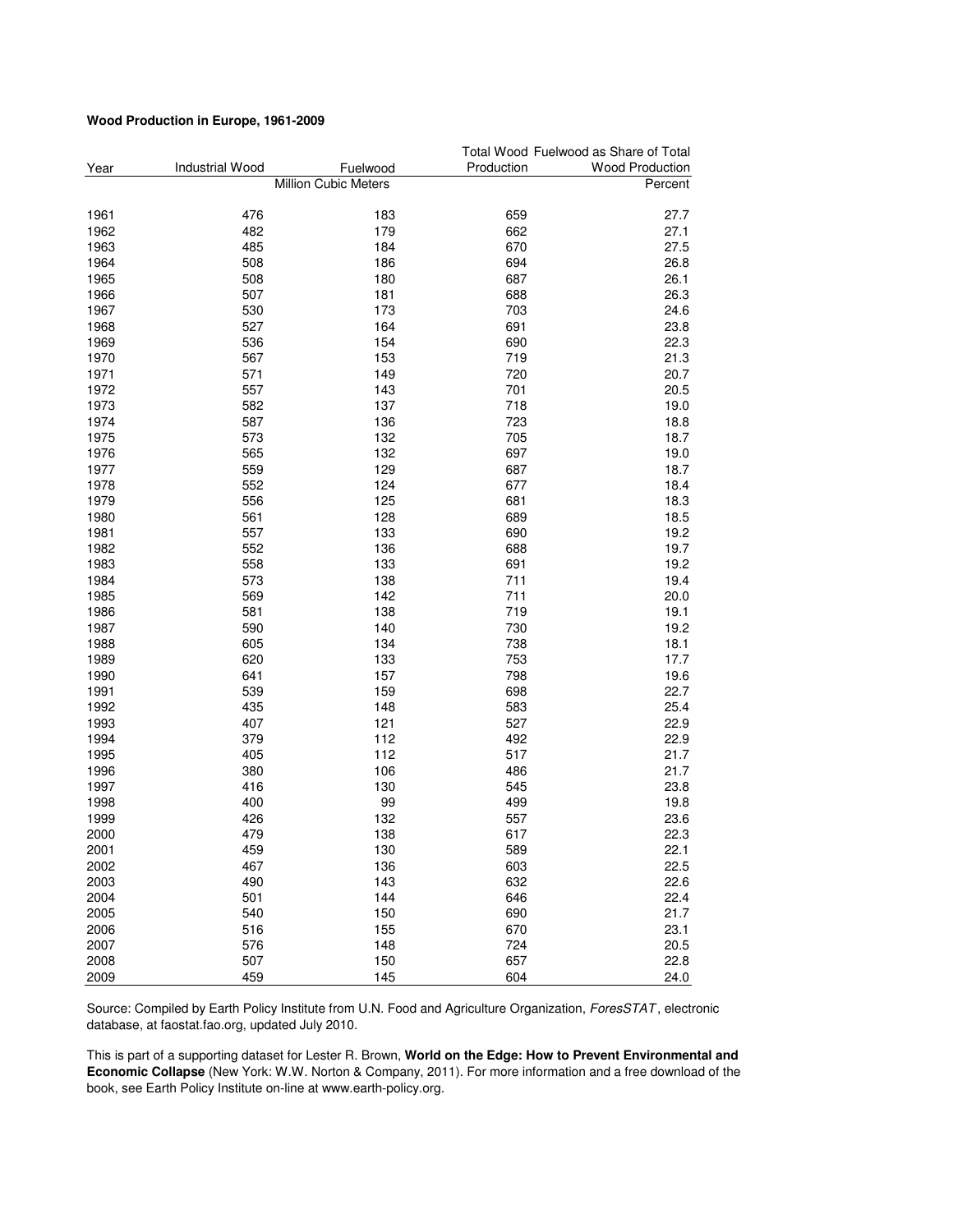

Wood Production in Europe, 1961-2009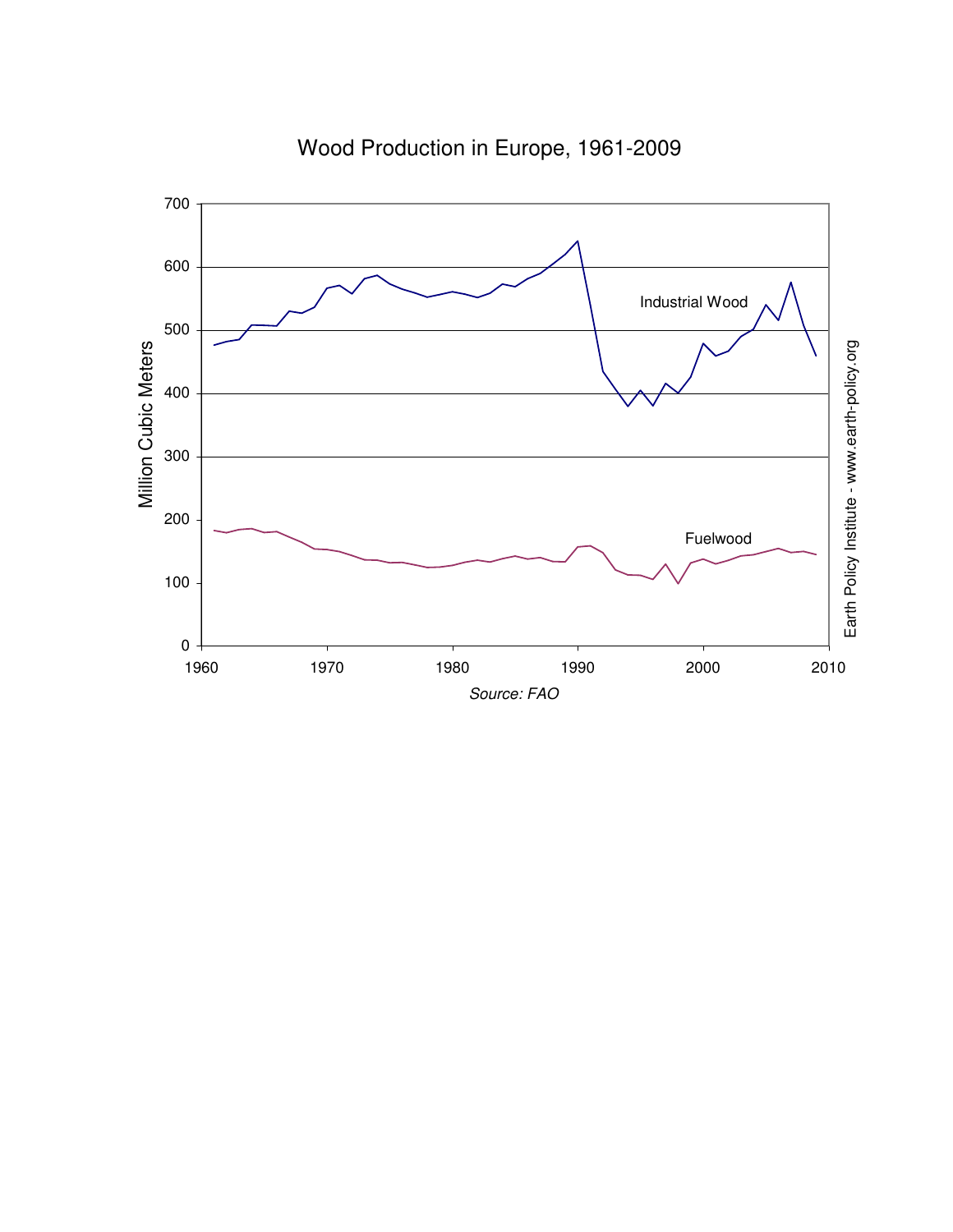#### **Wood Production in North and Central America, 1961-2009**

|      |                        |                      |            | Total Wood Fuelwood as Share of Total |
|------|------------------------|----------------------|------------|---------------------------------------|
| Year | <b>Industrial Wood</b> | Fuelwood             | Production | <b>Wood Production</b>                |
|      |                        | Million Cubic Meters |            | Percent                               |
| 1961 | 340                    | 96                   | 436        | 22.1                                  |
| 1962 | 359                    | 88                   | 447        | 19.7                                  |
| 1963 | 361                    | 86                   | 447        | 19.2                                  |
| 1964 | 383                    | 87                   | 470        | 18.6                                  |
| 1965 | 396                    | 85                   | 481        | 17.6                                  |
| 1966 | 409                    | 88                   | 497        | 17.6                                  |
| 1967 | 404                    | 89                   | 493        | 18.0                                  |
| 1968 | 424                    | 90                   | 514        | 17.5                                  |
| 1969 | 435                    | 86                   | 522        | 16.6                                  |
|      | 438                    |                      |            |                                       |
| 1970 |                        | 93                   | 531        | 17.5                                  |
| 1971 | 444                    | 93                   | 537        | 17.2                                  |
| 1972 | 445                    | 94                   | 539        | 17.4                                  |
| 1973 | 472                    | 93                   | 566        | 16.5                                  |
| 1974 | 464                    | 97                   | 561        | 17.2                                  |
| 1975 | 411                    | 96                   | 507        | 19.0                                  |
| 1976 | 466                    | 96                   | 562        | 17.1                                  |
| 1977 | 473                    | 104                  | 578        | 18.0                                  |
| 1978 | 508                    | 117                  | 625        | 18.7                                  |
| 1979 | 522                    | 127                  | 648        | 19.5                                  |
| 1980 | 488                    | 136                  | 624        | 21.8                                  |
| 1981 | 466                    | 142                  | 609        | 23.4                                  |
| 1982 | 427                    | 168                  | 594        | 28.2                                  |
| 1983 | 495                    | 165                  | 660        | 25.0                                  |
| 1984 | 531                    | 173                  | 704        | 24.5                                  |
| 1985 | 530                    | 169                  | 698        | 24.1                                  |
| 1986 | 572                    | 172                  | 744        | 23.1                                  |
| 1987 | 609                    | 156                  | 765        | 20.3                                  |
| 1988 | 608                    | 155                  | 763        | 20.4                                  |
| 1989 | 610                    | 155                  | 765        | 20.2                                  |
| 1990 | 593                    | 157                  | 750        | 20.9                                  |
| 1991 | 551                    | 180                  | 731        | 24.6                                  |
| 1992 | 576                    | 157                  | 733        | 21.4                                  |
| 1993 | 580                    | 146                  | 726        | 20.1                                  |
| 1994 | 598                    | 139                  | 737        | 18.9                                  |
| 1995 | 602                    | 139                  | 741        | 18.8                                  |
| 1996 | 601                    | 133                  | 734        | 18.1                                  |
| 1997 | 613                    | 128                  | 741        | 17.2                                  |
| 1998 | 607                    | 124                  | 731        | 17.0                                  |
| 1999 | 626                    | 124                  | 751        | 16.6                                  |
| 2000 | 632                    | 125                  | 756        | 16.5                                  |
| 2001 | 597                    | 125                  | 723        | 17.3                                  |
| 2002 | 610                    | 123                  | 733        | 16.8                                  |
| 2003 | 592                    | 123                  | 715        | 17.2                                  |
| 2004 | 634                    | 124                  | 758        | 16.4                                  |
| 2005 | 633                    | 125                  | 759        | 16.5                                  |
| 2006 | 603                    | 127                  | 729        | 17.4                                  |
| 2007 | 546                    | 129                  | 675        | 19.1                                  |
| 2008 | 479                    | 126                  | 605        | 20.9                                  |
| 2009 | 419                    | 123                  | 542        | 22.6                                  |

Source: Compiled by Earth Policy Institute from U.N. Food and Agriculture Organization, ForesSTAT, electronic database, at faostat.fao.org, updated July 2010.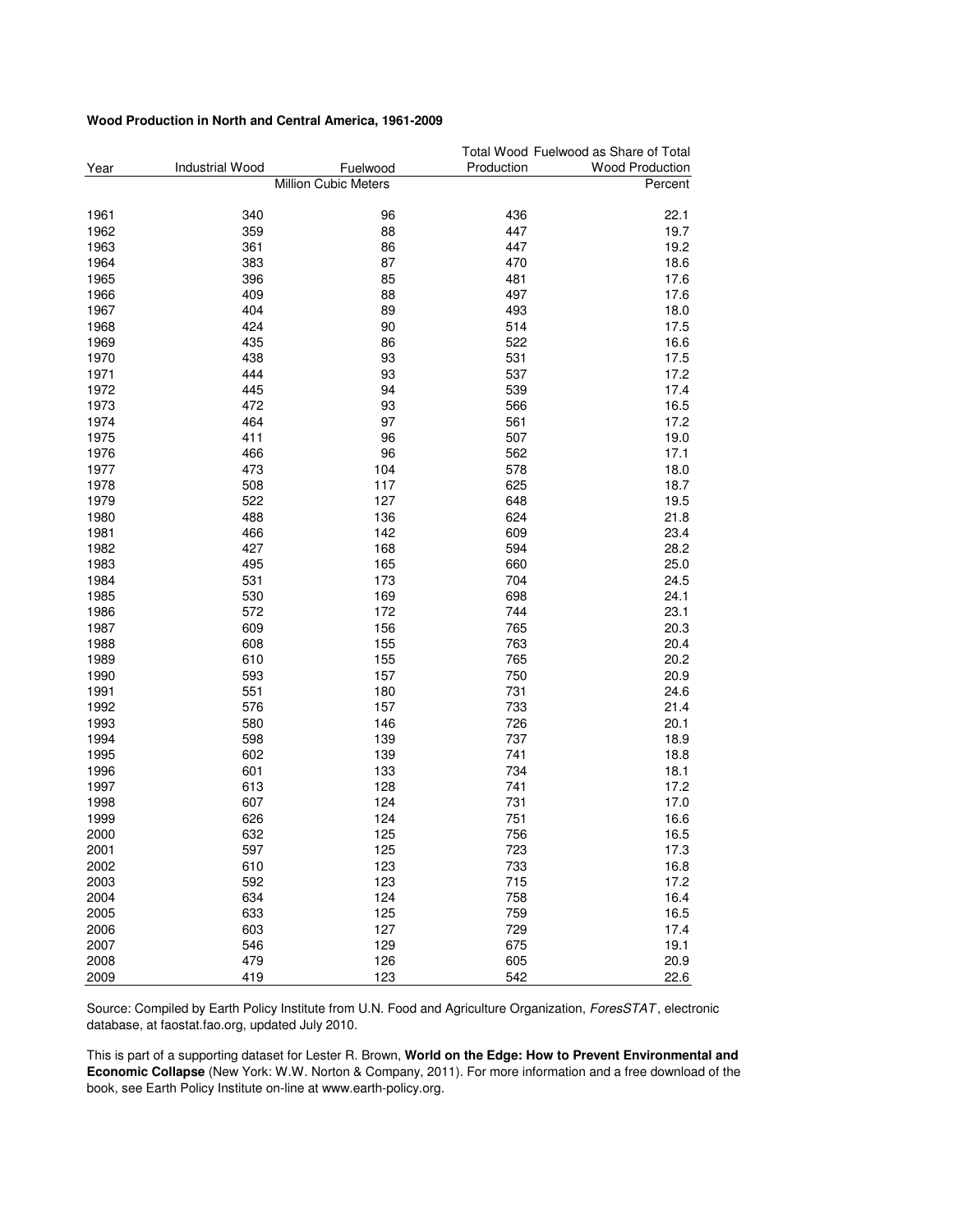

Wood Production in North and Central America, 1961-2009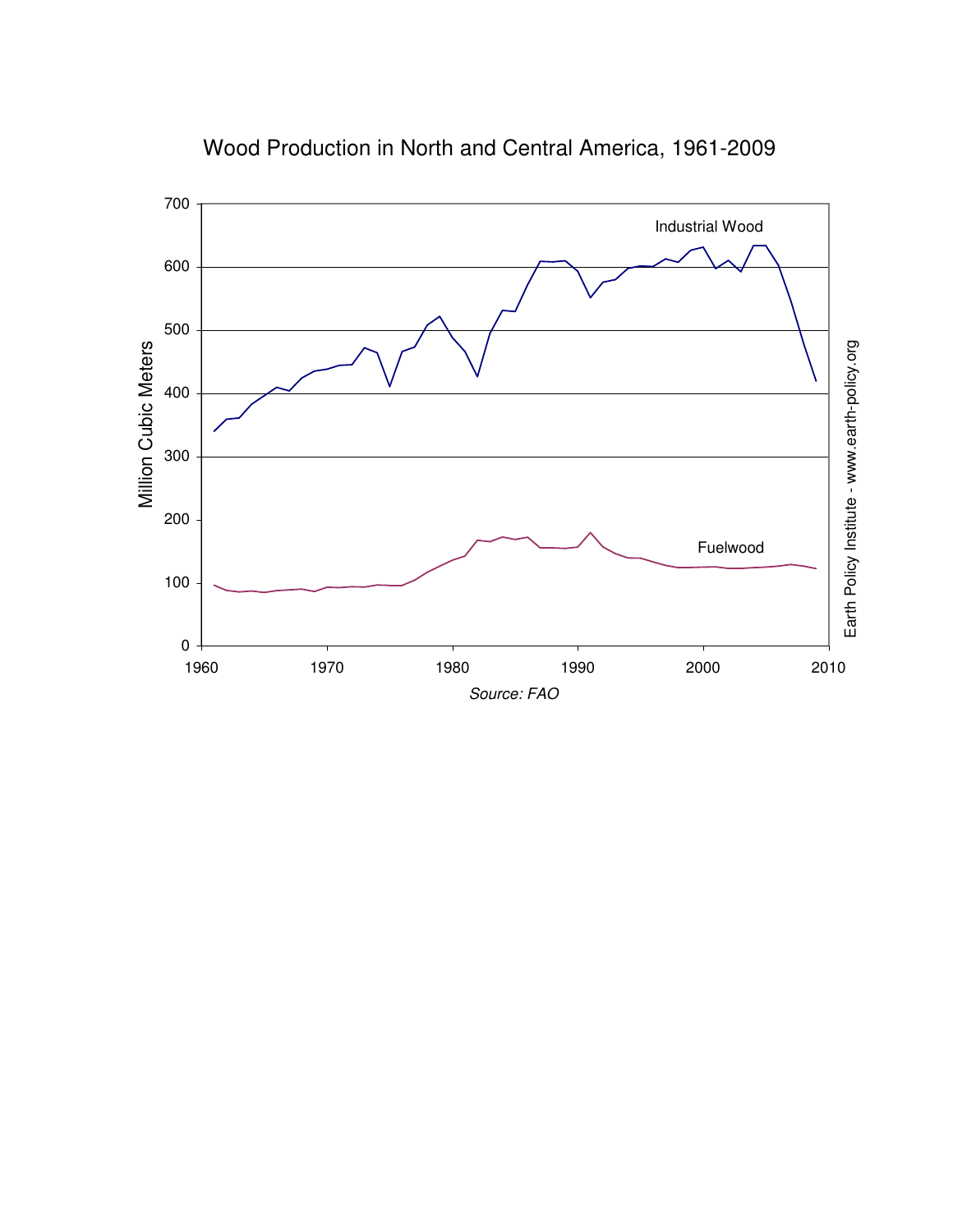#### **Wood Production in Oceania, 1961-2009**

|      |                        |                      |            | Total Wood Fuelwood as Share of Total |
|------|------------------------|----------------------|------------|---------------------------------------|
| Year | <b>Industrial Wood</b> | Fuelwood             | Production | <b>Wood Production</b>                |
|      |                        | Million Cubic Meters |            | Percent                               |
| 1961 | 16                     | $\overline{7}$       | 23         | 32.1                                  |
| 1962 | 15                     | 7                    | 22         | 33.2                                  |
| 1963 | 16                     | $\overline{7}$       | 23         | 31.6                                  |
| 1964 | 17                     | $\overline{7}$       | 25         | 29.7                                  |
| 1965 | 18                     | $\overline{7}$       | 25         | 29.4                                  |
| 1966 | 18                     | $\overline{7}$       | 25         | 27.9                                  |
| 1967 | 18                     | 5                    | 24         | 22.7                                  |
| 1968 | 19                     | 6                    | 25         | 22.5                                  |
| 1969 | 20                     | 6                    | 25         | 22.1                                  |
| 1970 | 20                     | 6                    | 26         | 22.1                                  |
|      |                        |                      | 27         | 21.9                                  |
| 1971 | 21                     | 6<br>6               | 27         |                                       |
| 1972 | 21                     |                      |            | 22.2                                  |
| 1973 | 23                     | 6                    | 29         | 20.2                                  |
| 1974 | 21                     | 6                    | 28         | 22.6                                  |
| 1975 | 23                     | 6                    | 29         | 21.7                                  |
| 1976 | 24                     | $\overline{7}$       | 31         | 21.0                                  |
| 1977 | 25                     | $\overline{7}$       | 32         | 21.0                                  |
| 1978 | 25                     | $\overline{7}$       | 31         | 21.6                                  |
| 1979 | 24                     | $\overline{7}$       | 31         | 21.7                                  |
| 1980 | 28                     | $\overline{7}$       | 35         | 19.8                                  |
| 1981 | 28                     | $\overline{7}$       | 36         | 20.7                                  |
| 1982 | 28                     | 8                    | 35         | 21.7                                  |
| 1983 | 26                     | 8                    | 34         | 23.6                                  |
| 1984 | 27                     | 9                    | 35         | 24.3                                  |
| 1985 | 29                     | 8                    | 38         | 21.9                                  |
| 1986 | 30                     | 8                    | 39         | 21.7                                  |
| 1987 | 30                     | 9                    | 38         | 22.5                                  |
| 1988 | 30                     | 9                    | 39         | 22.8                                  |
| 1989 | 31                     | 9                    | 40         | 23.0                                  |
| 1990 | 33                     | 9                    | 42         | 22.4                                  |
| 1991 | 34                     | 10                   | 44         | 22.0                                  |
| 1992 | 35                     | 10                   | 45         | 22.1                                  |
| 1993 | 38                     | 10                   | 48         | 21.1                                  |
| 1994 | 40                     | 10                   | 50         | 20.6                                  |
| 1995 | 41                     | 11                   | 52         | 20.5                                  |
| 1996 | 40                     | 11                   | 51         | 21.2                                  |
| 1997 | 41                     | 13                   | 54         | 23.5                                  |
| 1998 | 41                     | 13                   | 54         | 23.7                                  |
| 1999 | 43                     | 13                   | 56         | 22.9                                  |
| 2000 | 47                     | 13                   | 60         | 21.1                                  |
| 2001 | 48                     | 13                   | 61         | 20.8                                  |
| 2002 | 49                     | 11                   | 61         | 18.7                                  |
| 2003 | 51                     | 12                   | 62         | 18.9                                  |
| 2004 | 50                     | 11                   | 61         | 18.7                                  |
| 2005 | 50                     | 11                   | 61         | 18.8                                  |
| 2006 | 51                     | 11                   | 62         | 17.7                                  |
| 2007 | 52                     | 11                   | 63         | 17.5                                  |
| 2008 | 52                     | 16                   | 68         | 23.3                                  |
| 2009 | 52                     | 16                   | 68         | 23.3                                  |

Source: Compiled by Earth Policy Institute from U.N. Food and Agriculture Organization, ForesSTAT, electronic database, at faostat.fao.org, updated July 2010.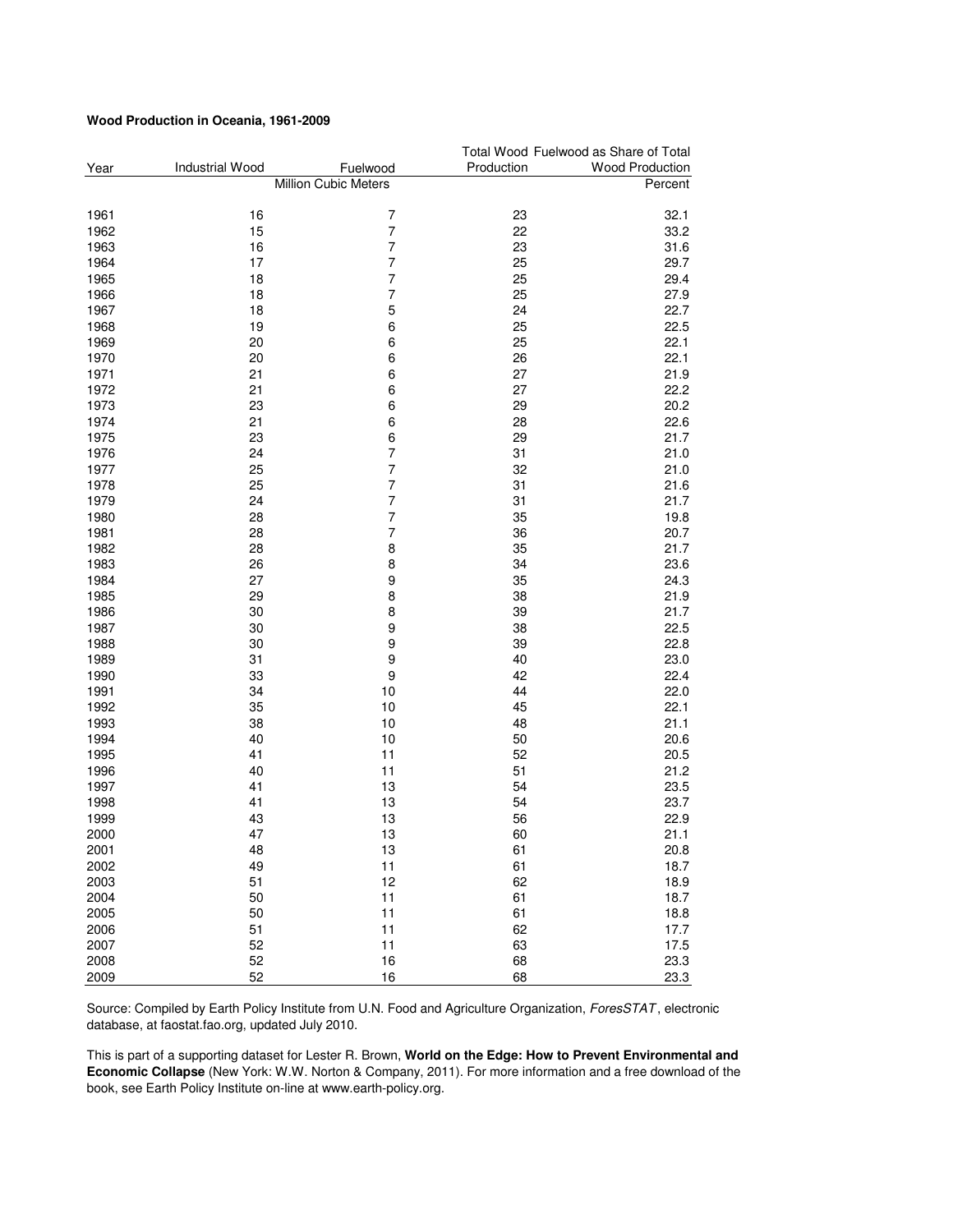

# Wood Production in Oceania, 1961-2009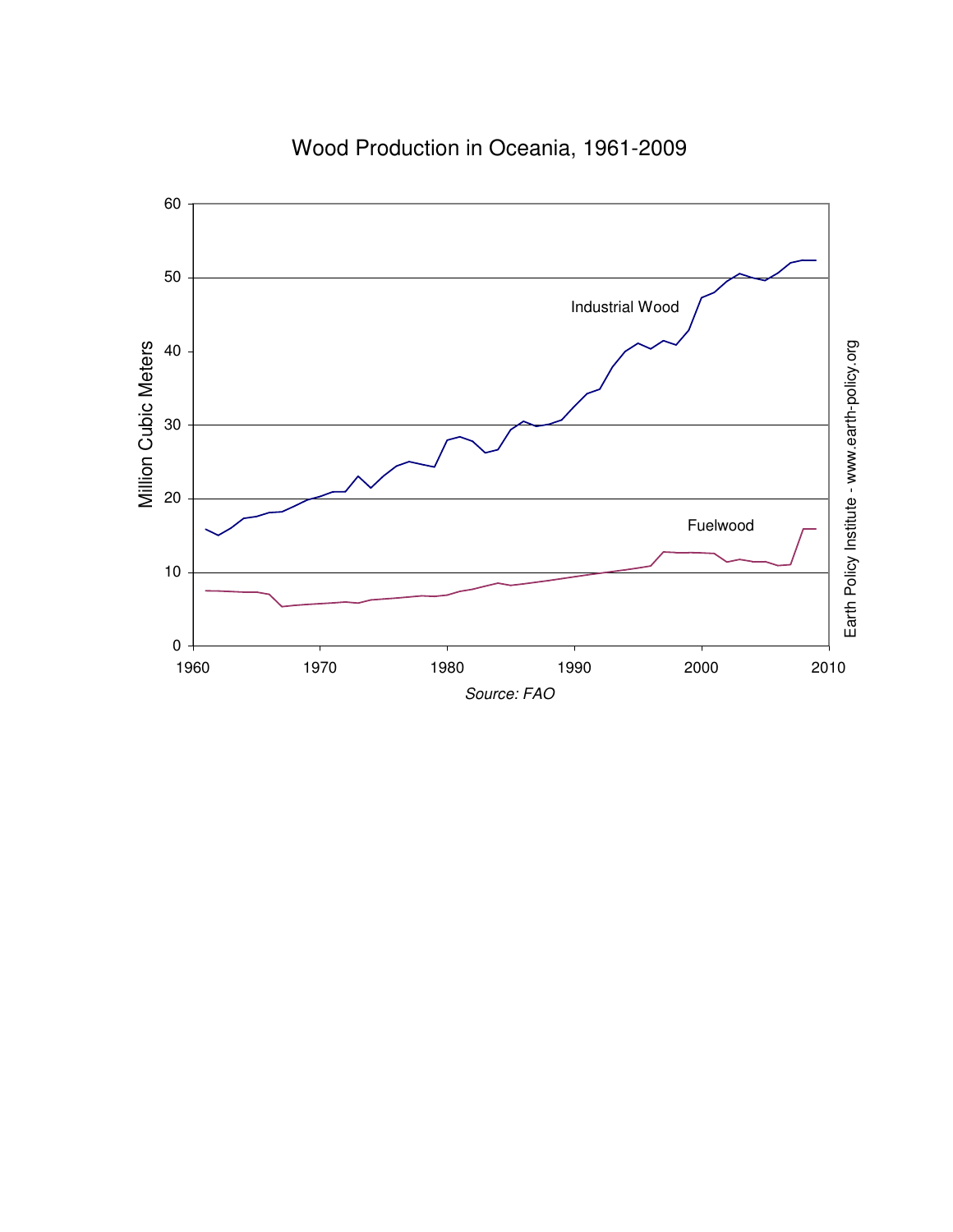#### **Wood Production in South America, 1961-2009**

|      |                        |                      |            | Total Wood Fuelwood as Share of Total |
|------|------------------------|----------------------|------------|---------------------------------------|
| Year | <b>Industrial Wood</b> | Fuelwood             | Production | <b>Wood Production</b>                |
|      |                        | Million Cubic Meters |            | Percent                               |
| 1961 | 28                     | 118                  | 145        | 80.9                                  |
| 1962 | 29                     | 118                  | 147        | 80.1                                  |
| 1963 | 27                     | 119                  | 147        | 81.5                                  |
| 1964 | 29                     | 121                  | 150        | 80.9                                  |
| 1965 | 30                     | 122                  | 152        | 80.4                                  |
| 1966 | 32                     | 118                  | 150        | 78.6                                  |
| 1967 | 33                     | 120                  | 153        | 78.6                                  |
| 1968 | 35                     | 121                  | 157        | 77.4                                  |
| 1969 | 36                     | 122                  | 159        | 77.0                                  |
| 1970 | 39                     | 124                  | 163        | 75.9                                  |
| 1971 | 41                     | 126                  | 167        | 75.2                                  |
| 1972 | 42                     | 126                  | 168        | 75.2                                  |
| 1973 | 41                     | 127                  | 168        | 75.5                                  |
| 1974 | 43                     | 129                  | 172        | 75.1                                  |
| 1975 | 49                     | 131                  | 179        | 72.9                                  |
| 1976 | 53                     | 132                  | 186        | 71.2                                  |
| 1977 | 57                     | 135                  | 191        | 70.3                                  |
| 1978 | 64                     | 137                  | 201        | 67.9                                  |
| 1979 | 78                     | 139                  | 217        | 64.1                                  |
| 1980 | 86                     | 142                  | 227        | 62.4                                  |
| 1981 | 84                     | 144                  | 228        | 63.1                                  |
| 1982 | 84                     | 146                  | 230        | 63.3                                  |
| 1983 | 89                     | 149                  | 237        | 62.7                                  |
| 1984 | 91                     | 151                  | 242        | 62.3                                  |
| 1985 | 94                     | 152                  | 246        | 61.8                                  |
| 1986 | 99                     | 154                  | 253        | 60.8                                  |
| 1987 | 102                    | 156                  | 258        | 60.5                                  |
| 1988 | 104                    | 158                  | 262        | 60.3                                  |
| 1989 | 111                    | 160                  | 270        | 59.0                                  |
| 1990 | 110                    | 161                  | 271        | 59.5                                  |
| 1991 | 114                    | 164                  | 278        | 59.0                                  |
| 1992 | 120                    | 166                  | 286        | 58.0                                  |
| 1993 | 120                    | 169                  | 290        | 58.5                                  |
| 1994 | 128                    | 173                  | 300        | 57.5                                  |
| 1995 | 134                    | 174                  | 307        | 56.5                                  |
| 1996 | 130                    | 176                  | 306        | 57.6                                  |
| 1997 | 129                    | 176                  | 304        | 57.7                                  |
| 1998 | 129                    | 177                  | 306        | 57.8                                  |
| 1999 | 143                    | 183                  | 326        | 56.1                                  |
| 2000 | 145                    | 186                  | 331        | 56.1                                  |
| 2001 | 132                    | 187                  | 319        | 58.5                                  |
| 2002 | 140                    | 187                  | 327        | 57.2                                  |
| 2003 | 167                    | 189                  | 356        | 53.1                                  |
| 2004 | 161                    | 191                  | 352        | 54.4                                  |
| 2005 | 176                    | 194                  | 369        | 52.4                                  |
| 2006 | 178                    | 192                  | 371        | 51.9                                  |
| 2007 | 188                    | 194                  | 382        | 50.9                                  |
| 2008 | 186                    | 201                  | 387        | 52.0                                  |
| 2009 | 186                    | 201                  | 387        | 52.0                                  |

Source: Compiled by Earth Policy Institute from U.N. Food and Agriculture Organization, ForesSTAT, electronic database, at faostat.fao.org, updated July 2010.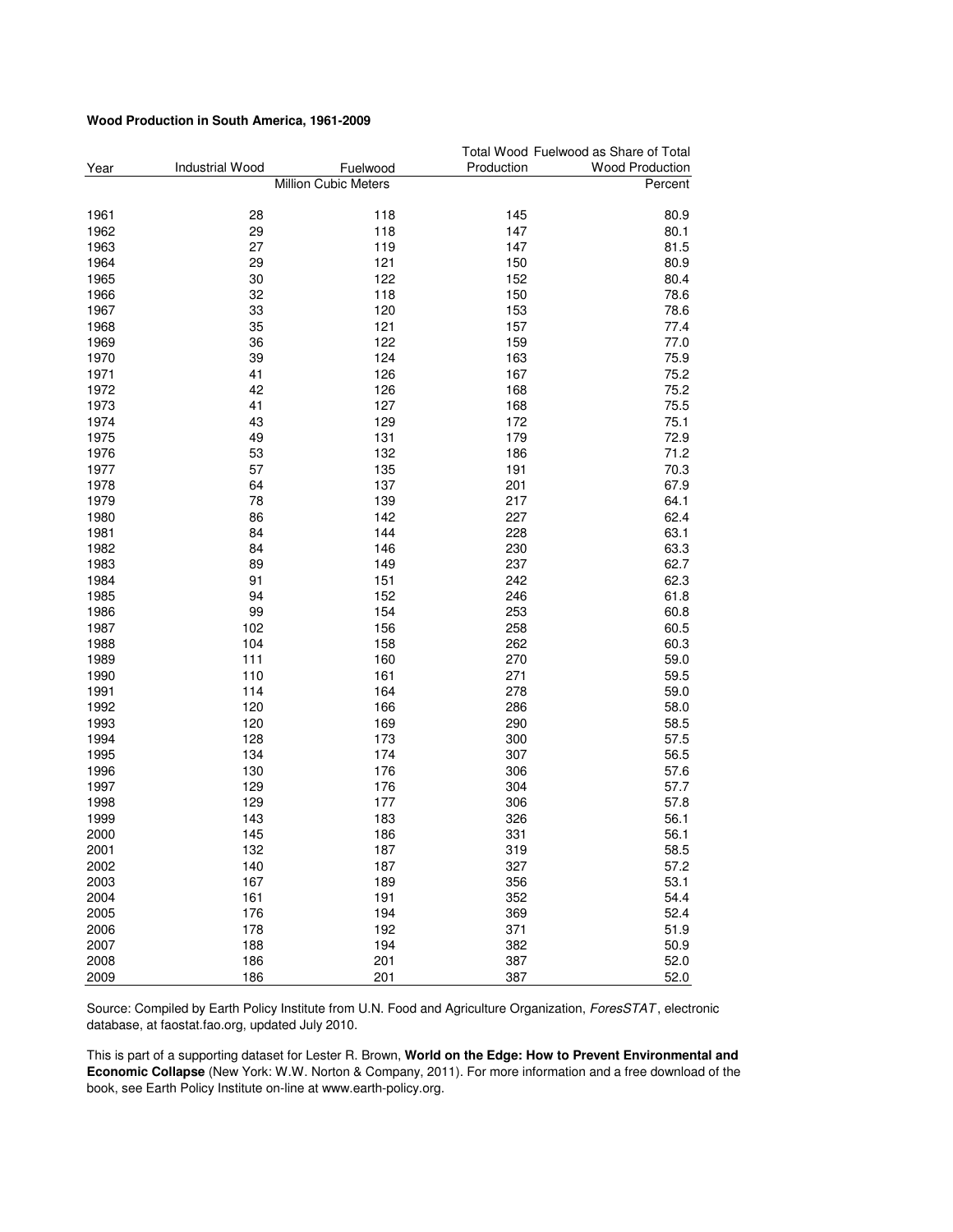

Wood Production in South America, 1961-2009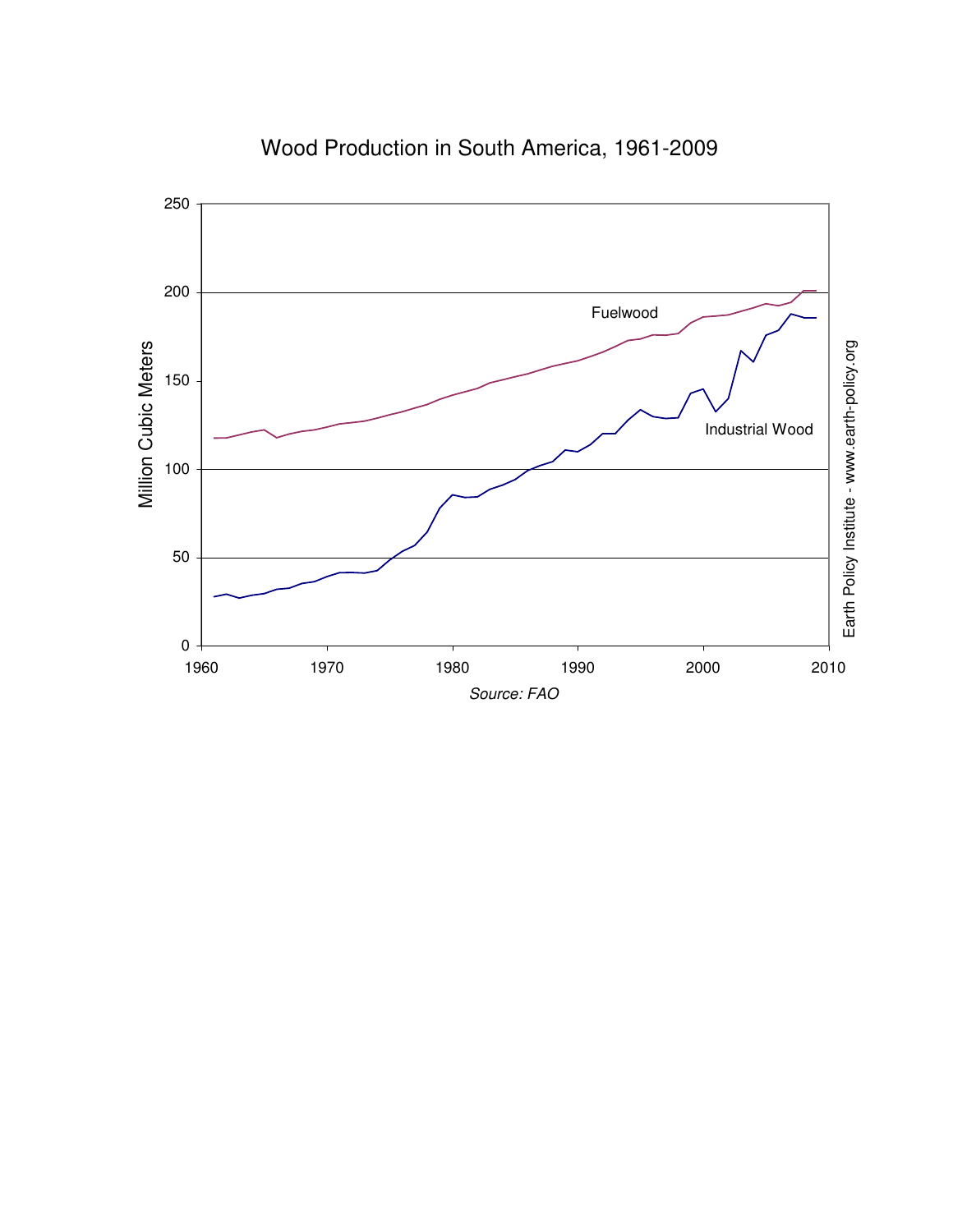|      | United        |        | S. and C. |        | N. Africa and | Tropical               | Former      |       | S. and S. E. | Developing |       |
|------|---------------|--------|-----------|--------|---------------|------------------------|-------------|-------|--------------|------------|-------|
| Year | <b>States</b> | Canada | America   | Europe | Mid. East     | Africa                 | <b>USSR</b> | China | Asia         | Pacific    | World |
|      |               |        |           |        |               | Million Tons of Carbon |             |       |              |            |       |
|      |               |        |           |        |               |                        |             |       |              |            |       |
| 1850 | 164.1         | 5.5    | 23.5      | 55.0   | 4.0           | $-1.3$                 | 58.6        | 101.8 | 87.3         | 2.0        | 500.6 |
| 1851 | 165.7         | 5.4    | 23.2      | 55.0   | 4.0           | $-1.1$                 | 58.6        | 93.1  | 86.9         | 2.0        | 492.7 |
| 1852 | 230.7         | 5.3    | 22.9      | 55.0   | 4.0           | $-1.0$                 | 58.9        | 83.8  | 86.9         | 2.0        | 548.5 |
| 1853 | 238.5         | 5.3    | 22.6      | 55.0   | 4.0           | $-1.1$                 | 59.2        | 74.2  | 87.0         | 2.0        | 546.8 |
| 1854 | 246.2         | 5.3    | 22.4      | 54.9   | 4.0           | $-1.0$                 | 59.6        | 64.3  | 87.1         | 2.0        | 544.8 |
| 1855 | 253.6         | 5.3    | 22.2      | 54.9   | 4.0           | $-1.1$                 | 60.0        | 54.2  | 87.1         | 2.0        | 542.1 |
| 1856 | 260.5         | 5.2    | 22.0      | 54.9   | 4.0           | $-1.1$                 | 60.3        | 52.6  | 87.2         | 2.0        | 547.7 |
| 1857 | 267.2         | 5.2    | 21.8      | 54.8   | 4.0           | $-1.1$                 | 60.7        | 51.3  | 87.3         | 2.0        | 553.3 |
| 1858 | 273.6         | 5.2    | 21.7      | 54.8   | 4.0           | $-1.4$                 | 61.1        | 50.2  | 87.4         | 2.0        | 558.6 |
| 1859 | 279.7         | 5.2    | 21.5      | 54.8   | 4.0           | $-1.6$                 | 61.5        | 49.4  | 87.5         | 2.0        | 564.0 |
| 1860 | 285.7         | 5.2    | 21.1      | 54.8   | 4.0           | $-1.8$                 | 61.9        | 48.7  | 87.6         | 2.0        | 569.0 |
| 1861 | 290.7         | 5.1    | 21.9      | 54.8   | 9.0           | $-2.1$                 | 62.2        | 48.1  | 87.7         | 2.1        | 579.6 |
| 1862 | 237.7         | 6.8    | 22.1      | 54.9   | 10.0          | $-1.9$                 | 53.7        | 47.8  | 87.8         | 2.2        | 520.9 |
| 1863 | 236.8         | 7.3    | 22.2      | 55.0   | 10.8          | $-1.7$                 | 53.7        | 46.6  | 87.9         | 2.3        | 521.1 |
| 1864 | 236.0         | 7.8    | 22.3      | 55.1   | 11.3          | $-1.2$                 | 53.8        | 46.2  | 88.0         | 2.4        | 521.6 |
| 1865 | 235.2         | 8.4    | 22.3      | 55.2   | 11.6          | $-0.7$                 | 53.9        | 45.8  | 88.1         | 2.6        | 522.4 |
| 1866 | 234.8         | 8.9    | 21.9      | 55.3   | 12.0          | $-0.5$                 | 53.7        | 45.4  | 88.2         | 2.7        | 522.5 |
| 1867 | 232.5         | 9.4    | 21.5      | 55.5   | 12.3          | $-0.2$                 | 53.6        | 45.2  | 88.2         | 2.8        | 520.8 |
| 1868 | 230.6         | 9.9    | 21.1      | 55.6   | 12.6          | $-0.2$                 | 53.5        | 44.9  | 88.3         | 3.0        | 519.2 |
| 1869 | 228.6         | 10.4   | 20.7      | 55.8   | 12.9          | $-0.4$                 | 53.4        | 44.7  | 88.4         | 3.1        | 517.5 |
| 1870 | 226.8         | 10.8   | 20.7      | 56.0   | 13.2          | $-0.6$                 | 53.3        | 44.5  | 88.4         | 3.2        | 516.3 |
| 1871 | 224.2         | 11.3   | 20.6      | 50.5   | 13.4          | $-0.8$                 | 53.2        | 44.3  | 110.0        | 9.9        | 536.7 |
| 1872 | 303.9         | 11.8   | 20.5      | 49.6   | 13.6          | $-1.0$                 | 53.5        | 44.2  | 115.2        | 11.9       | 623.2 |
| 1873 | 309.3         | 12.3   | 20.4      | 48.8   | 13.9          | $-0.8$                 | 53.7        | 44.1  | 118.9        | 13.7       | 634.1 |
| 1874 | 314.4         | 12.7   | 20.3      | 47.9   | 14.1          | $-0.4$                 | 54.0        | 42.0  | 121.7        | 14.3       | 641.1 |
| 1875 | 319.3         | 13.2   | 20.3      | 47.2   | 14.3          | $-0.3$                 | 54.3        | 41.4  | 123.9        | 14.9       | 648.4 |
| 1876 | 324.1         | 13.6   | 20.4      | 46.5   | 14.5          | $-0.1$                 | 54.9        | 40.9  | 125.2        | 15.4       | 655.5 |
| 1877 | 330.1         | 13.3   | 20.9      | 45.9   | 14.6          | 0.0                    | 55.0        | 40.4  | 126.4        | 15.8       | 662.4 |
| 1878 | 335.8         | 13.2   | 21.3      | 45.4   | 14.8          | 0.0                    | 55.1        | 40.3  | 127.4        | 16.1       | 669.5 |
| 1879 | 341.3         | 13.1   | 21.7      | 44.9   | 14.9          | 0.0                    | 55.2        | 40.4  | 128.3        | 16.4       | 676.4 |
| 1880 | 346.7         | 13.1   | 22.1      | 44.4   | 15.1          | $-0.2$                 | 55.3        | 40.6  | 129.1        | 16.7       | 682.9 |

# **Net Carbon Emissions from Land Use Change, 1850-2005**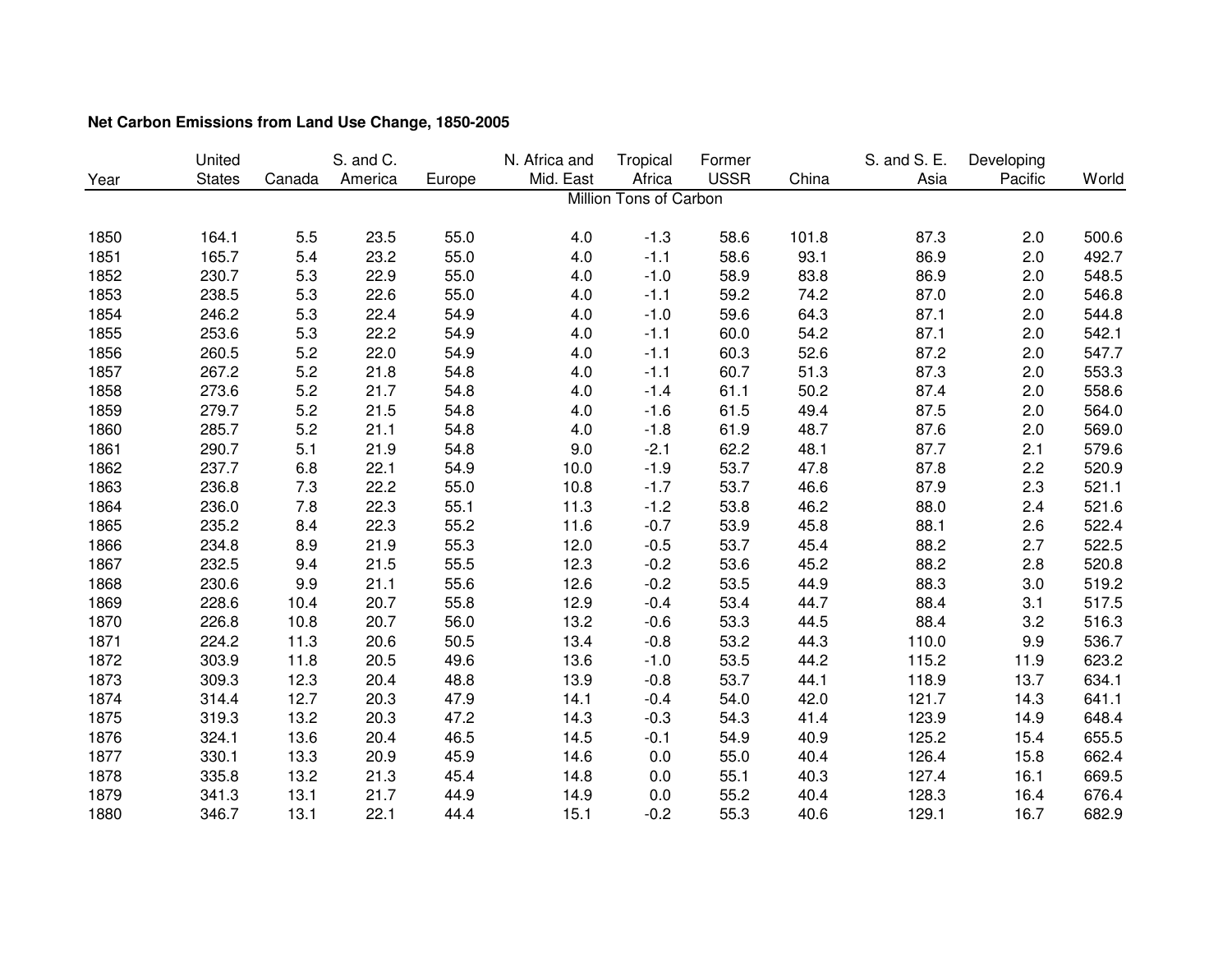| 1881 | 350.7 | 13.0 | 54.1  | 43.9 | 15.2 | $-0.3$ | 55.4 | 40.3  | 129.5 | 17.0 | 718.9 |
|------|-------|------|-------|------|------|--------|------|-------|-------|------|-------|
| 1882 | 295.6 | 12.9 | 63.0  | 43.5 | 15.4 | $-0.5$ | 55.5 | 40.1  | 129.9 | 17.3 | 672.7 |
| 1883 | 294.0 | 12.8 | 70.2  | 43.1 | 15.5 | $-0.7$ | 55.6 | 39.9  | 130.2 | 17.6 | 678.3 |
| 1884 | 292.7 | 12.7 | 76.1  | 42.7 | 15.6 | $-0.4$ | 55.8 | 39.7  | 130.5 | 17.9 | 683.4 |
| 1885 | 291.6 | 12.6 | 81.2  | 42.4 | 15.8 | $-0.2$ | 55.9 | 39.6  | 130.7 | 18.2 | 687.7 |
| 1886 | 290.3 | 12.5 | 84.1  | 42.6 | 15.9 | 0.0    | 56.0 | 39.4  | 131.0 | 18.5 | 690.4 |
| 1887 | 286.8 | 12.4 | 86.2  | 42.7 | 16.0 | 0.1    | 56.2 | 39.2  | 131.2 | 18.8 | 689.8 |
| 1888 | 283.3 | 12.3 | 87.9  | 42.9 | 16.2 | 0.0    | 56.3 | 39.1  | 131.4 | 19.1 | 688.6 |
| 1889 | 279.9 | 12.2 | 89.4  | 43.1 | 16.3 | $-0.2$ | 56.4 | 39.0  | 131.6 | 19.4 | 687.2 |
| 1890 | 276.6 | 12.1 | 90.6  | 43.3 | 16.4 | $-0.2$ | 56.6 | 39.0  | 131.8 | 19.6 | 685.9 |
| 1891 | 272.6 | 12.0 | 73.4  | 43.5 | 16.5 | $-0.4$ | 56.7 | 39.0  | 148.3 | 19.8 | 681.5 |
| 1892 | 285.2 | 11.9 | 70.0  | 43.7 | 16.7 | $-0.7$ | 56.8 | 39.0  | 152.3 | 20.1 | 695.0 |
| 1893 | 285.6 | 11.8 | 67.3  | 43.9 | 16.8 | $-1.1$ | 57.0 | 39.1  | 155.2 | 20.3 | 695.8 |
| 1894 | 287.1 | 11.7 | 65.2  | 44.1 | 16.9 | $-1.4$ | 57.1 | 54.6  | 157.4 | 20.5 | 713.3 |
| 1895 | 288.7 | 11.7 | 63.6  | 44.3 | 17.0 | $-1.3$ | 57.2 | 56.4  | 159.2 | 20.7 | 717.5 |
| 1896 | 288.3 | 11.6 | 62.6  | 44.5 | 17.1 | $-1.3$ | 57.3 | 58.1  | 160.2 | 20.9 | 719.4 |
| 1897 | 289.2 | 11.5 | 61.7  | 44.7 | 17.2 | $-1.0$ | 57.5 | 59.8  | 161.1 | 21.1 | 723.0 |
| 1898 | 288.2 | 11.4 | 61.1  | 44.9 | 17.3 | $-0.6$ | 57.6 | 61.4  | 161.9 | 21.3 | 724.5 |
| 1899 | 287.2 | 11.3 | 60.6  | 45.0 | 17.4 | $-0.6$ | 57.7 | 62.9  | 162.6 | 21.6 | 725.8 |
| 1900 | 286.3 | 11.3 | 60.3  | 45.2 | 17.6 | $-0.7$ | 57.8 | 64.4  | 163.1 | 21.7 | 726.9 |
| 1901 | 285.9 | 11.2 | 121.8 | 45.4 | 20.1 | $-0.8$ | 57.9 | 65.8  | 163.5 | 22.0 | 792.8 |
| 1902 | 240.4 | 24.0 | 139.4 | 45.7 | 20.6 | $-0.3$ | 58.0 | 82.7  | 163.8 | 22.3 | 796.8 |
| 1903 | 231.8 | 26.8 | 153.8 | 46.0 | 21.0 | 1.0    | 58.2 | 100.6 | 164.1 | 22.7 | 825.9 |
| 1904 | 222.2 | 29.5 | 165.8 | 46.3 | 21.3 | 2.7    | 58.3 | 119.0 | 164.4 | 23.0 | 852.4 |
| 1905 | 213.1 | 32.1 | 176.1 | 46.6 | 21.5 | 4.8    | 58.5 | 137.9 | 164.6 | 23.3 | 878.5 |
| 1906 | 205.9 | 34.6 | 180.8 | 46.9 | 21.7 | 7.4    | 58.6 | 157.1 | 172.8 | 23.6 | 909.5 |
| 1907 | 198.5 | 37.1 | 184.7 | 47.3 | 21.9 | 10.2   | 58.6 | 161.6 | 174.9 | 23.9 | 918.6 |
| 1908 | 193.3 | 39.4 | 187.9 | 47.6 | 22.1 | 12.9   | 58.6 | 165.5 | 176.4 | 24.3 | 927.9 |
| 1909 | 188.2 | 41.8 | 190.5 | 48.0 | 22.2 | 15.5   | 58.6 | 168.4 | 177.5 | 24.6 | 935.3 |
| 1910 | 183.0 | 44.1 | 192.6 | 48.3 | 22.3 | 17.9   | 58.5 | 170.9 | 178.4 | 24.9 | 941.0 |
| 1911 | 178.8 | 46.3 | 130.5 | 48.7 | 22.5 | 20.2   | 58.5 | 173.2 | 179.0 | 25.1 | 882.9 |
| 1912 | 153.5 | 48.6 | 112.6 | 49.1 | 22.6 | 22.7   | 58.5 | 173.6 | 179.6 | 25.4 | 846.2 |
| 1913 | 147.6 | 50.8 | 98.0  | 49.5 | 22.7 | 25.0   | 63.7 | 173.8 | 159.2 | 25.7 | 815.9 |
| 1914 | 142.9 | 52.9 | 85.5  | 49.8 | 22.8 | 27.2   | 65.2 | 177.8 | 154.7 | 25.9 | 804.8 |
| 1915 | 138.3 | 55.1 | 74.6  | 50.2 | 22.9 | 29.4   | 66.6 | 178.4 | 151.4 | 26.2 | 793.0 |
| 1916 | 133.5 | 57.2 | 70.5  | 50.7 | 22.9 | 31.5   | 67.9 | 178.8 | 155.8 | 26.4 | 795.1 |
| 1917 | 130.0 | 57.8 | 67.2  | 51.1 | 23.0 | 34.1   | 69.2 | 183.7 | 155.5 | 26.6 | 798.2 |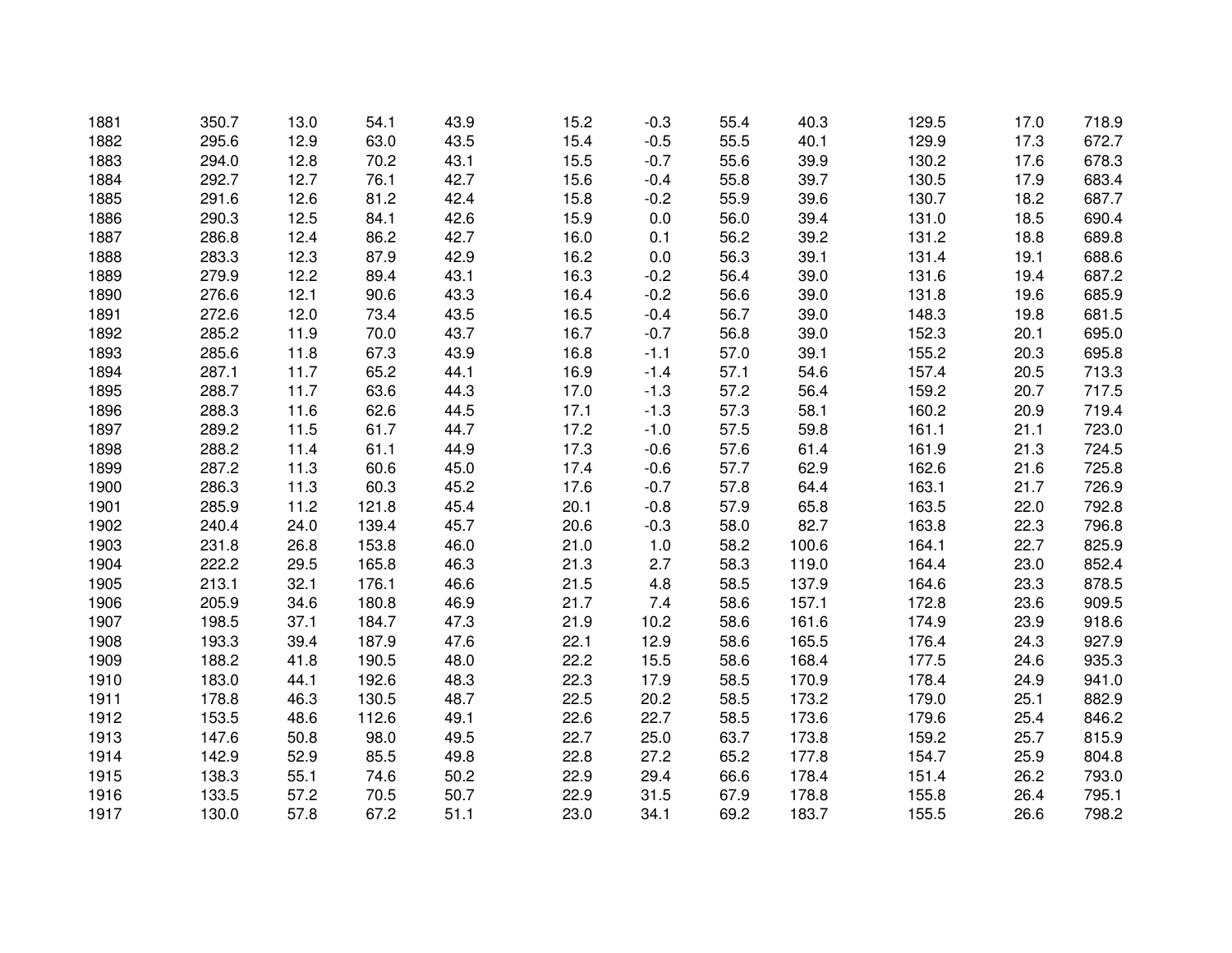| 1918 | 126.1   | 58.4 | 64.5  | 51.5 | 23.0 | 36.4  | 70.5  | 188.8 | 155.4 | 26.8 | 801.4   |
|------|---------|------|-------|------|------|-------|-------|-------|-------|------|---------|
| 1919 | 124.4   | 58.9 | 62.2  | 51.9 | 23.0 | 38.7  | 71.8  | 193.9 | 155.2 | 27.1 | 807.1   |
| 1920 | 118.6   | 59.5 | 60.0  | 52.3 | 23.0 | 41.1  | 73.1  | 199.0 | 154.9 | 27.3 | 808.8   |
| 1921 | 112.5   | 60.0 | 104.8 | 52.8 | 23.1 | 43.0  | 74.4  | 204.1 | 154.6 | 27.6 | 856.7   |
| 1922 | 85.5    | 60.6 | 117.3 | 53.2 | 23.1 | 44.9  | 75.7  | 206.7 | 154.3 | 27.8 | 849.1   |
| 1923 | 76.4    | 61.1 | 127.4 | 53.6 | 23.1 | 46.7  | 77.1  | 209.2 | 154.4 | 28.0 | 857.0   |
| 1924 | 67.2    | 61.6 | 135.9 | 54.0 | 23.1 | 48.2  | 78.4  | 211.6 | 154.5 | 28.2 | 862.7   |
| 1925 | 56.5    | 62.1 | 143.3 | 54.4 | 23.1 | 49.6  | 79.8  | 213.8 | 154.6 | 28.3 | 865.6   |
| 1926 | 49.8    | 62.6 | 145.4 | 54.1 | 31.7 | 51.0  | 81.2  | 216.0 | 150.1 | 28.6 | 870.5   |
| 1927 | 93.2    | 52.6 | 147.0 | 53.6 | 33.6 | 52.3  | 82.5  | 216.9 | 149.2 | 28.8 | 909.7   |
| 1928 | 92.9    | 51.0 | 148.1 | 53.0 | 35.4 | 54.1  | 83.1  | 217.8 | 148.6 | 29.1 | 913.0   |
| 1929 | 117.0   | 49.4 | 149.0 | 52.4 | 35.8 | 55.8  | 83.7  | 219.5 | 148.2 | 29.3 | 940.0   |
| 1930 | 191.7   | 47.8 | 150.1 | 51.6 | 36.1 | 57.4  | 84.3  | 221.6 | 148.0 | 29.5 | 1,018.1 |
| 1931 | 187.6   | 46.3 | 161.8 | 50.7 | 36.7 | 59.1  | 84.9  | 223.7 | 148.0 | 29.8 | 1,028.7 |
| 1932 | 85.0    | 44.9 | 165.0 | 49.7 | 37.3 | 60.8  | 85.5  | 224.6 | 148.0 | 30.0 | 930.8   |
| 1933 | 77.4    | 43.5 | 167.5 | 48.6 | 37.8 | 62.8  | 86.1  | 225.4 | 148.1 | 30.3 | 927.6   |
| 1934 | 70.2    | 42.1 | 169.5 | 47.4 | 38.3 | 64.7  | 84.6  | 220.0 | 148.2 | 30.5 | 915.3   |
| 1935 | 67.8    | 40.8 | 171.1 | 46.1 | 38.8 | 67.5  | 82.8  | 219.8 | 148.3 | 30.8 | 913.7   |
| 1936 | 59.4    | 39.5 | 172.8 | 44.8 | 39.2 | 69.2  | 80.9  | 219.8 | 165.5 | 31.0 | 922.0   |
| 1937 | 32.8    | 38.2 | 174.6 | 43.4 | 39.6 | 71.1  | 78.8  | 219.7 | 169.7 | 31.3 | 899.3   |
| 1938 | 33.4    | 36.9 | 176.3 | 42.0 | 40.0 | 73.0  | 76.7  | 219.8 | 172.8 | 31.5 | 902.4   |
| 1939 | 29.5    | 35.6 | 177.8 | 40.6 | 40.3 | 75.3  | 74.5  | 219.8 | 175.2 | 31.7 | 900.5   |
| 1940 | 16.5    | 34.4 | 179.2 | 39.1 | 40.7 | 77.6  | 71.1  | 219.8 | 177.1 | 32.0 | 887.5   |
| 1941 | 15.0    | 33.1 | 177.8 | 37.7 | 41.0 | 79.5  | 54.4  | 219.8 | 179.6 | 32.2 | 870.2   |
| 1942 | 27.6    | 33.1 | 177.3 | 36.2 | 41.3 | 81.7  | 47.5  | 231.9 | 182.2 | 32.4 | 891.3   |
| 1943 | 13.2    | 33.1 | 176.9 | 34.8 | 41.7 | 84.0  | 40.8  | 244.6 | 184.7 | 32.6 | 886.4   |
| 1944 | 9.0     | 33.1 | 176.6 | 33.3 | 41.9 | 86.3  | 34.4  | 257.7 | 187.2 | 32.8 | 892.3   |
| 1945 | 0.1     | 33.1 | 176.4 | 31.9 | 42.1 | 88.6  | 28.0  | 271.2 | 189.6 | 33.0 | 894.1   |
| 1946 | $-4.8$  | 33.1 | 179.4 | 30.4 | 42.3 | 91.2  | 24.0  | 284.9 | 263.1 | 33.2 | 976.9   |
| 1947 | 5.9     | 32.9 | 182.5 | 29.0 | 42.6 | 93.5  | 20.4  | 286.9 | 281.7 | 33.4 | 1,008.9 |
| 1948 | $-5.2$  | 32.7 | 185.8 | 27.5 | 42.8 | 97.3  | 17.2  | 288.7 | 295.4 | 33.6 | 1,015.8 |
| 1949 | $-10.6$ | 32.5 | 189.2 | 26.1 | 43.0 | 101.2 | 14.3  | 290.2 | 305.1 | 33.8 | 1,024.9 |
| 1950 | $-11.4$ | 32.4 | 192.8 | 24.7 | 43.2 | 105.2 | 13.1  | 290.1 | 313.4 | 34.0 | 1,037.3 |
| 1951 | 3.2     | 32.2 | 251.7 | 23.5 | 34.4 | 109.3 | 126.9 | 289.8 | 319.8 | 67.5 | 1,258.3 |
| 1952 | $-42.0$ | 32.9 | 270.4 | 22.5 | 32.6 | 105.9 | 149.6 | 308.1 | 327.8 | 76.9 | 1,284.7 |
| 1953 | $-66.3$ | 32.6 | 285.8 | 21.7 | 30.8 | 108.9 | 171.5 | 327.0 | 284.3 | 84.5 | 1,280.9 |
| 1954 | $-64.4$ | 32.4 | 298.7 | 21.0 | 28.6 | 112.0 | 192.7 | 346.5 | 281.0 | 86.6 | 1,335.0 |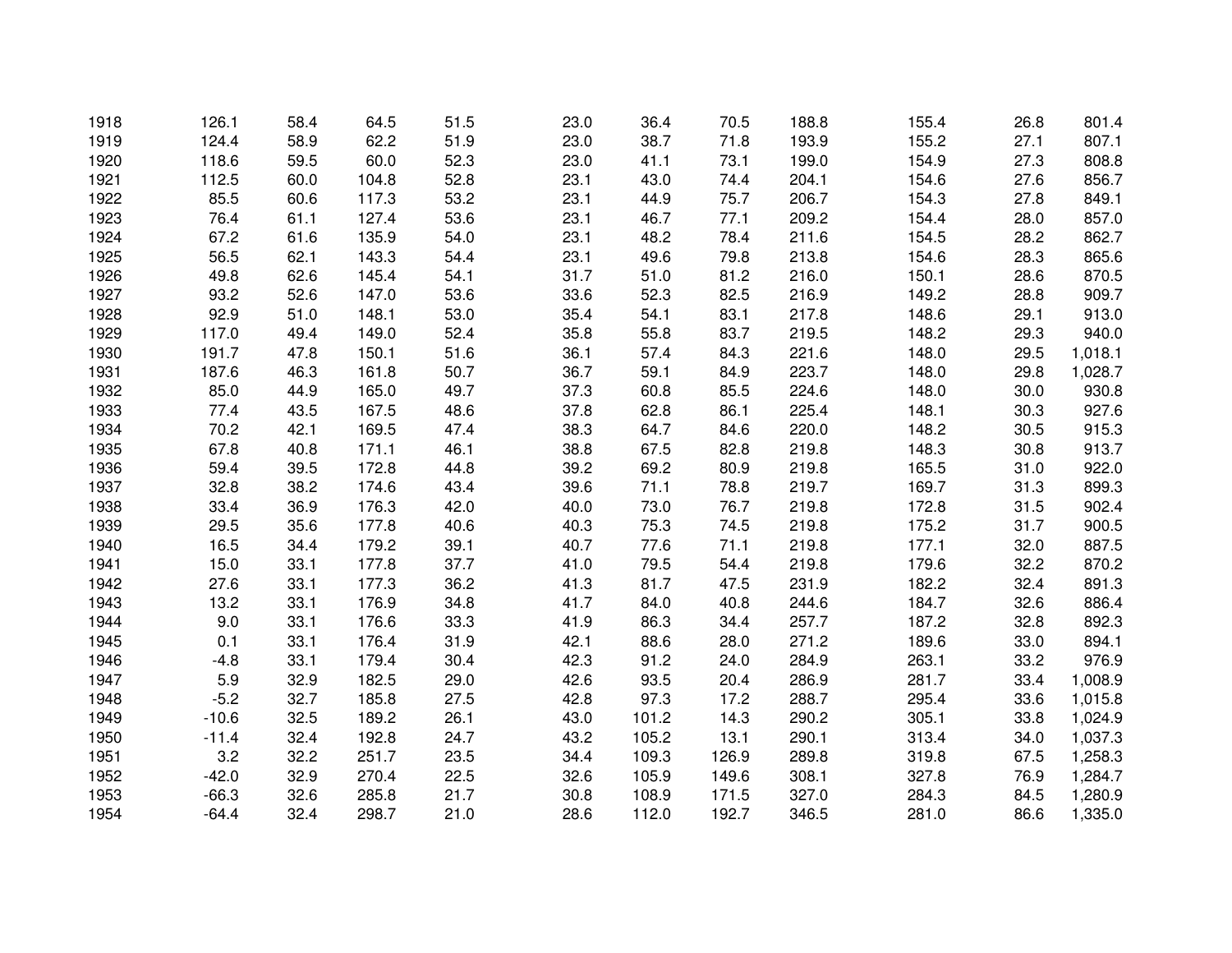| 1955 | $-73.6$ | 32.1 | 309.8 | 20.4    | 26.4 | 115.3 | 213.7 | 366.3 | 281.0 | 87.9 | 1,379.5 |
|------|---------|------|-------|---------|------|-------|-------|-------|-------|------|---------|
| 1956 | $-65.5$ | 31.9 | 316.5 | 20.0    | 25.7 | 118.6 | 236.1 | 386.5 | 280.4 | 88.8 | 1,438.9 |
| 1957 | $-68.0$ | 31.6 | 322.0 | 19.7    | 25.0 | 122.0 | 258.2 | 388.6 | 280.7 | 89.3 | 1,469.1 |
| 1958 | $-33.0$ | 31.4 | 326.7 | 19.5    | 24.4 | 124.8 | 280.0 | 381.7 | 275.9 | 89.5 | 1,520.8 |
| 1959 | $-71.8$ | 31.1 | 330.7 | 19.4    | 23.8 | 127.6 | 208.3 | 362.1 | 276.8 | 89.6 | 1,397.8 |
| 1960 | $-74.9$ | 30.9 | 334.3 | 19.4    | 23.2 | 130.5 | 210.9 | 343.1 | 278.9 | 89.6 | 1,385.8 |
| 1961 | $-88.5$ | 30.6 | 449.6 | 16.7    | 22.6 | 132.7 | 205.2 | 323.1 | 282.4 | 89.5 | 1,463.9 |
| 1962 | $-86.2$ | 30.7 | 484.4 | 16.3    | 22.1 | 133.6 | 201.9 | 296.2 | 271.8 | 89.3 | 1,460.0 |
| 1963 | $-92.3$ | 30.8 | 512.0 | 16.0    | 21.5 | 138.9 | 198.8 | 285.6 | 274.4 | 89.1 | 1,474.9 |
| 1964 | $-95.4$ | 30.9 | 534.4 | 15.8    | 21.0 | 140.7 | 196.2 | 285.0 | 269.7 | 88.8 | 1,487.1 |
| 1965 | $-99.9$ | 31.1 | 553.7 | 15.6    | 20.5 | 143.4 | 192.9 | 284.3 | 274.8 | 88.6 | 1,505.0 |
| 1966 | $-67.9$ | 31.2 | 563.7 | 15.5    | 21.6 | 142.5 | 181.2 | 283.1 | 280.1 | 88.3 | 1,539.3 |
| 1967 | $-63.8$ | 31.2 | 572.4 | 15.4    | 21.8 | 143.6 | 169.5 | 282.2 | 285.6 | 87.9 | 1,545.8 |
| 1968 | $-62.8$ | 31.2 | 580.3 | 15.3    | 22.0 | 139.4 | 157.9 | 281.7 | 225.0 | 87.6 | 1,477.7 |
| 1969 | $-51.6$ | 31.1 | 587.0 | 15.3    | 21.7 | 146.5 | 147.8 | 281.2 | 216.9 | 87.0 | 1,483.1 |
| 1970 | $-53.0$ | 31.1 | 593.1 | 13.6    | 21.5 | 139.8 | 114.5 | 280.8 | 212.0 | 86.5 | 1,439.7 |
| 1971 | $-89.3$ | 31.1 | 536.8 | 11.2    | 21.5 | 143.1 | 100.1 | 280.7 | 206.4 | 50.2 | 1,291.7 |
| 1972 | $-80.9$ | 30.1 | 524.9 | 8.6     | 21.6 | 146.8 | 85.4  | 282.8 | 205.7 | 39.1 | 1,264.2 |
| 1973 | $-92.9$ | 30.2 | 515.6 | 6.0     | 21.6 | 150.8 | 71.3  | 284.7 | 231.8 | 29.7 | 1,248.7 |
| 1974 | $-92.1$ | 30.2 | 508.3 | 3.2     | 21.7 | 154.7 | 64.9  | 287.2 | 250.4 | 26.1 | 1,254.5 |
| 1975 | $-81.5$ | 30.3 | 502.6 | 0.2     | 21.7 | 144.5 | 58.8  | 291.3 | 254.0 | 23.2 | 1,245.1 |
| 1976 | $-64.8$ | 30.4 | 503.0 | $-2.6$  | 21.8 | 159.0 | 55.9  | 303.4 | 284.9 | 20.8 | 1,311.9 |
| 1977 | $-60.2$ | 30.5 | 504.2 | $-5.6$  | 21.8 | 142.4 | 50.4  | 306.4 | 306.6 | 18.8 | 1,315.1 |
| 1978 | $-54.4$ | 30.6 | 505.3 | $-8.8$  | 21.8 | 149.0 | 44.8  | 285.3 | 321.2 | 16.9 | 1,311.9 |
| 1979 | $-51.7$ | 30.7 | 506.2 | $-12.1$ | 21.8 | 150.3 | 39.5  | 248.1 | 335.7 | 15.3 | 1,283.8 |
| 1980 | $-53.9$ | 30.9 | 507.8 | $-14.1$ | 21.9 | 144.6 | 35.4  | 209.5 | 344.1 | 13.7 | 1,239.9 |
| 1981 | $-50.2$ | 31.0 | 510.0 | $-15.3$ | 17.0 | 166.7 | 33.4  | 168.8 | 386.5 | 15.6 | 1,263.4 |
| 1982 | $-38.0$ | 27.8 | 729.4 | $-16.4$ | 16.6 | 181.9 | 30.7  | 122.9 | 393.3 | 14.9 | 1,463.0 |
| 1983 | $-38.8$ | 27.0 | 787.5 | $-17.2$ | 16.4 | 195.3 | 28.8  | 101.5 | 398.2 | 14.1 | 1,512.9 |
| 1984 | $-42.5$ | 26.2 | 833.6 | $-17.9$ | 18.0 | 205.5 | 27.2  | 93.8  | 403.4 | 12.7 | 1,560.1 |
| 1985 | $-39.4$ | 25.5 | 873.0 | $-18.3$ | 19.8 | 197.1 | 25.8  | 82.7  | 405.9 | 11.3 | 1,583.2 |
| 1986 | $-34.3$ | 24.7 | 902.5 | $-18.6$ | 20.4 | 193.4 | 23.4  | 76.8  | 403.1 | 9.8  | 1,601.1 |
| 1987 | $-31.1$ | 24.2 | 917.0 | $-18.7$ | 21.0 | 193.3 | 22.6  | 71.0  | 403.6 | 8.2  | 1,611.1 |
| 1988 | $-21.6$ | 23.7 | 926.4 | $-18.7$ | 21.7 | 202.8 | 21.8  | 64.8  | 410.7 | 6.6  | 1,638.5 |
| 1989 | $-21.8$ | 23.2 | 932.6 | $-18.4$ | 22.5 | 197.1 | 21.2  | 66.6  | 418.6 | 5.3  | 1,647.0 |
| 1990 | $-31.9$ | 22.8 | 936.8 | $-18.1$ | 23.2 | 201.4 | 20.1  | 61.1  | 424.5 | 3.9  | 1,643.7 |
| 1991 | $-31.9$ | 22.3 | 938.6 | $-18.1$ | 23.2 | 195.5 | 20.1  | 50.9  | 508.0 | 3.9  | 1,712.5 |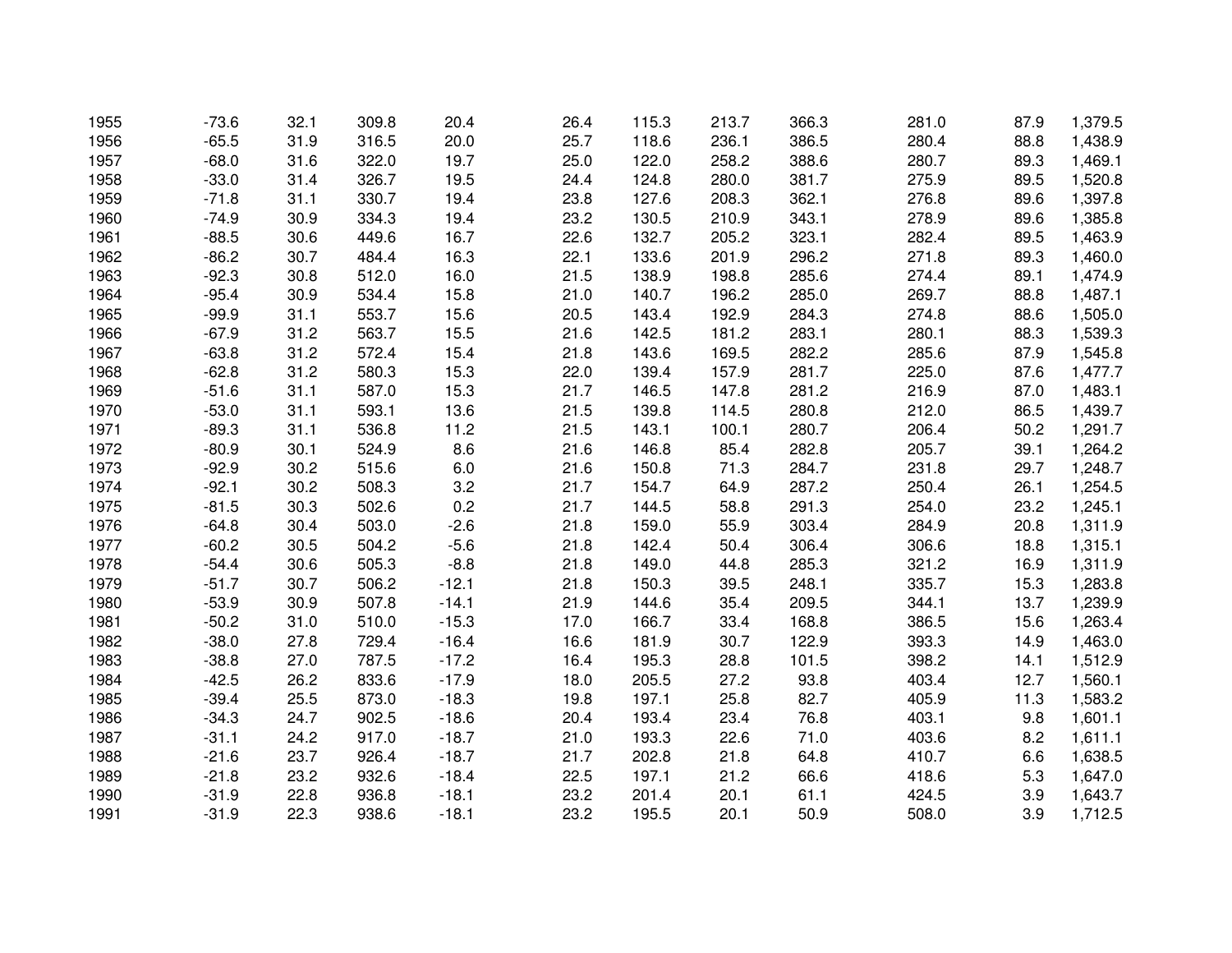| 1992 | $-31.9$ | 21.6 | 803.7 | $-18.1$ | 23.2 | 214.3 | 20.1 | 39.8    | 528.4 | 3.9 | 1,605.0 |
|------|---------|------|-------|---------|------|-------|------|---------|-------|-----|---------|
| 1993 | $-31.9$ | 20.9 | 767.5 | $-18.1$ | 23.2 | 224.9 | 20.1 | 39.5    | 543.7 | 3.9 | 1,593.8 |
| 1994 | $-31.9$ | 20.1 | 737.3 | $-18.1$ | 23.2 | 243.7 | 20.1 | 43.0    | 539.2 | 3.9 | 1,580.5 |
| 1995 | $-31.9$ | 19.4 | 713.4 | $-18.1$ | 23.2 | 262.8 | 20.1 | 31.1    | 537.7 | 3.9 | 1,561.6 |
| 1996 | $-31.9$ | 18.7 | 692.1 | $-18.1$ | 23.2 | 260.9 | 20.1 | 27.3    | 535.0 | 3.9 | 1,531.3 |
| 1997 | $-31.9$ | 18.4 | 678.5 | $-18.1$ | 23.2 | 247.5 | 20.1 | 21.1    | 528.5 | 3.9 | 1,491.3 |
| 1998 | $-31.9$ | 18.2 | 667.1 | $-18.1$ | 23.2 | 269.4 | 20.1 | 12.1    | 523.2 | 3.9 | 1,487.2 |
| 1999 | $-31.9$ | 17.9 | 656.4 | $-18.1$ | 23.2 | 263.9 | 20.1 | 5.0     | 508.7 | 3.9 | 1,449.2 |
| 2000 | $-31.9$ | 17.6 | 649.6 | $-18.1$ | 23.2 | 260.9 | 20.1 | $-12.9$ | 497.5 | 3.9 | 1,409.9 |
| 2001 | $-31.9$ | 17.6 | 643.2 | $-18.1$ | 23.2 | 261.7 | 20.1 | $-12.9$ | 478.5 | 3.9 | 1,385.4 |
| 2002 | $-31.9$ | 17.6 | 625.5 | $-18.1$ | 23.2 | 258.5 | 20.1 | $-12.9$ | 631.7 | 3.9 | 1,517.7 |
| 2003 | $-31.9$ | 17.6 | 616.5 | $-18.1$ | 23.2 | 225.5 | 20.1 | $-12.9$ | 669.3 | 3.9 | 1,513.2 |
| 2004 | $-31.9$ | 17.6 | 609.4 | $-18.1$ | 23.2 | 225.8 | 20.1 | $-12.9$ | 697.8 | 3.9 | 1,534.9 |
| 2005 | $-31.9$ | 17.6 | 606.4 | -18.1   | 23.2 | 239.2 | 20.1 | $-12.9$ | 619.7 | 3.9 | 1,467.3 |

Note: Figures after 1990 for regions outside of the tropics are estimations. Negative values indicate net carbon uptake.

Source: R. A. Houghton, "Carbon Flux to the Atmosphere from Land-Use Changes: 1850-2005," in Carbon Dioxide Information Analysis Center, Trends: A Compendium of Data on Global Change (Oak Ridge, TN: Oak Ridge National Laboratory, 2008 and 2010), at cdiac.ornl.gov/trends/trends.htm.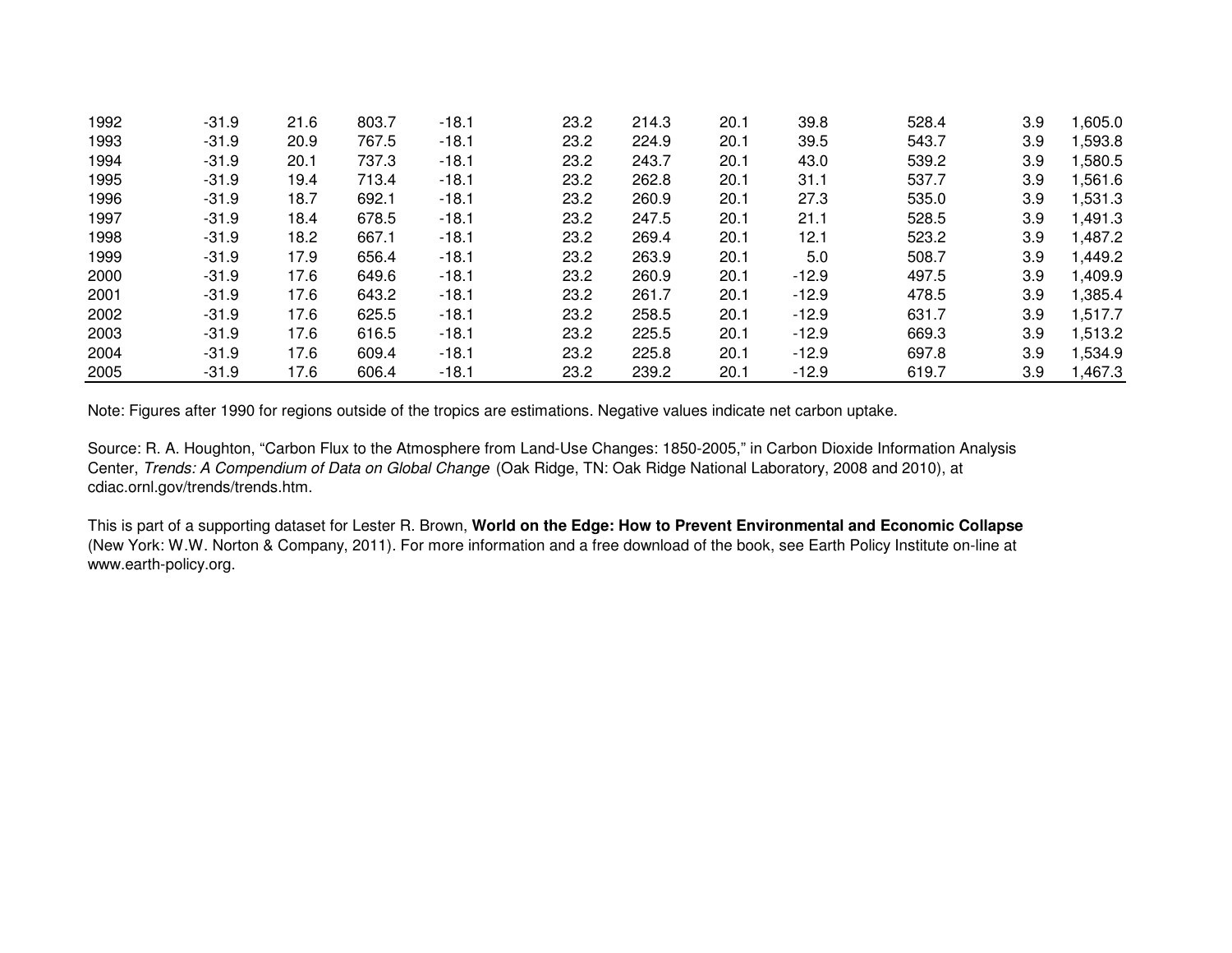

Net Carbon Emissions from Land Use Change Worldwide, 1850-2005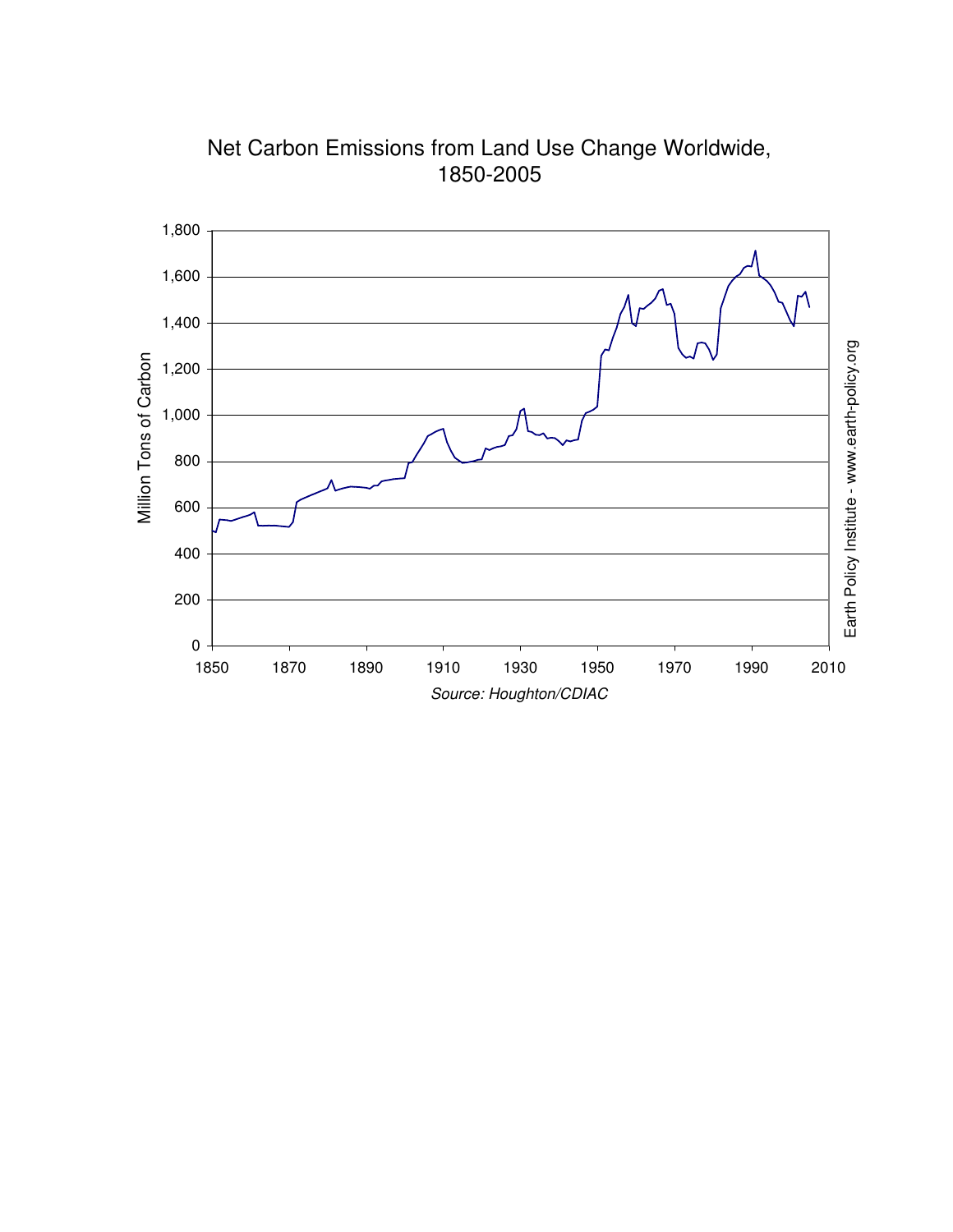

Net Carbon Emissions from Land Use Change in Africa and the Middle East, 1850-2005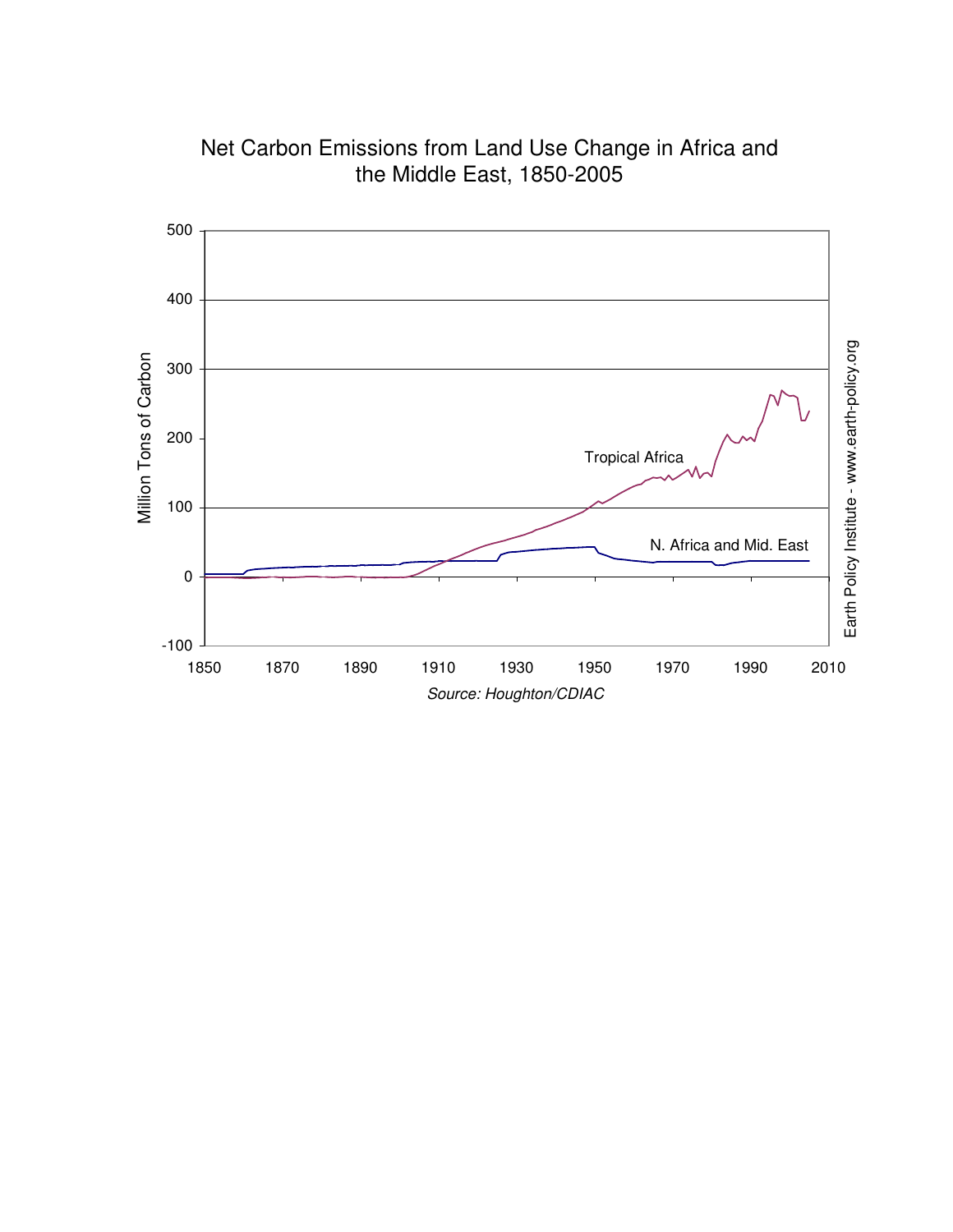

Net Carbon Emissions from Land Use Change in the Americas, 1850-2005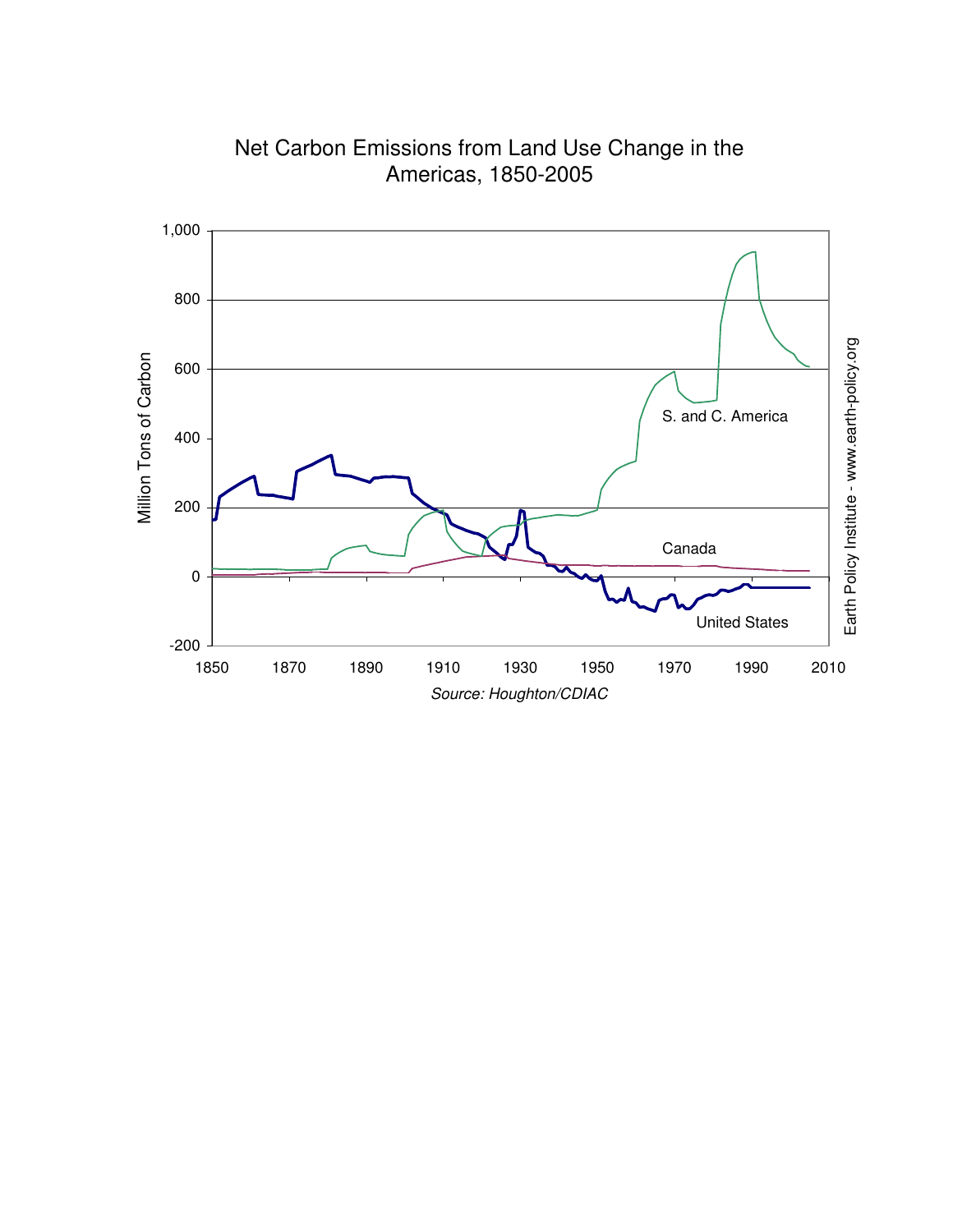

Net Carbon Emissions from Land Use Change in Asia and the Pacific, 1850-2005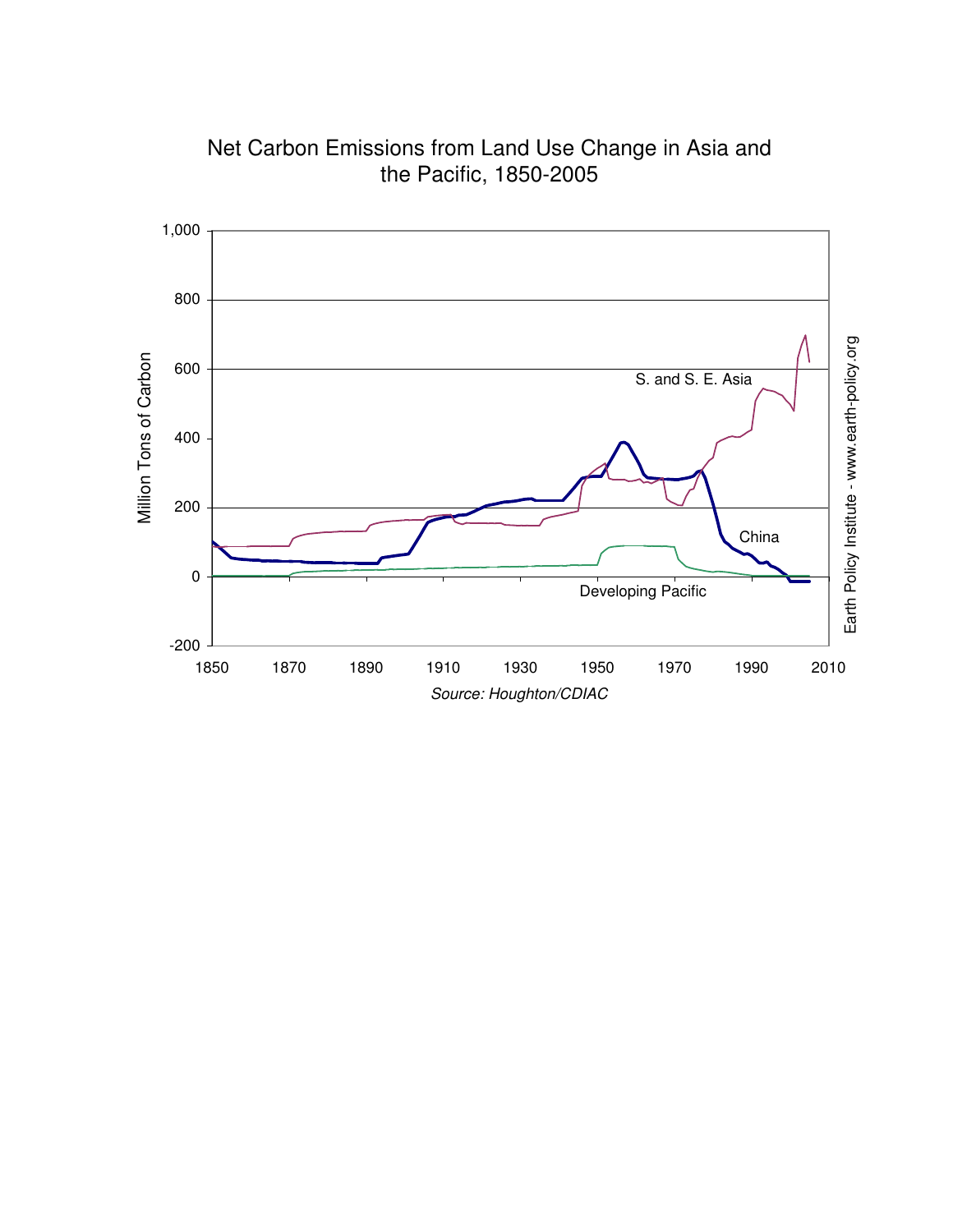

Net Carbon Emissions from Land Use Change in Europe and the Former Soviet Union, 1850-2005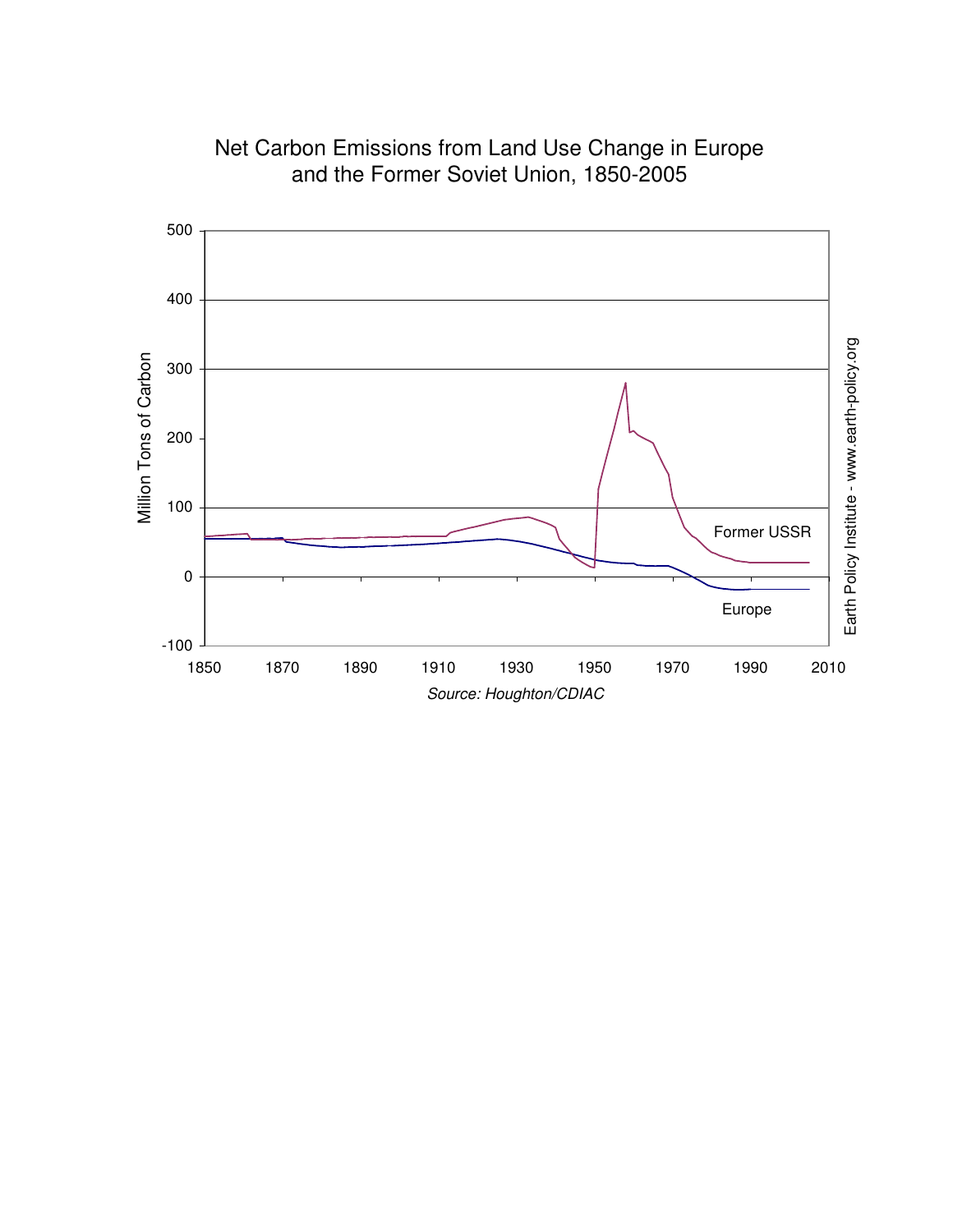# **Forest in Protected Areas by Region, 2010**

| Region                    | <b>Protected Forest Area</b>  |                          |  |  |  |
|---------------------------|-------------------------------|--------------------------|--|--|--|
|                           | Million Hectares <sup>1</sup> | Percent of Total         |  |  |  |
|                           |                               | Forest Area <sup>2</sup> |  |  |  |
| Africa                    | 83                            | 13.4                     |  |  |  |
| Asia                      | 126                           | 23.7                     |  |  |  |
| Europe                    | 40                            | 4.0                      |  |  |  |
| North and Central America | 71                            | 10.2                     |  |  |  |
| Oceania                   | 31                            | 16.2                     |  |  |  |
| South America             | 110                           | 17.0                     |  |  |  |
| World                     | 460                           | 12.5                     |  |  |  |

Notes:

 $<sup>1</sup>$  Note: One hectare = 2.47 acres.</sup>

<sup>2</sup> Information availability is relatively low in Africa (91.8 percent of forest area), Asia (89.3 percent) and South America (74.6 percent).

Source: U.N. Food and Agriculture Organization, Global Forest Resources Assessment 2010 (Rome: 2010), p. 60.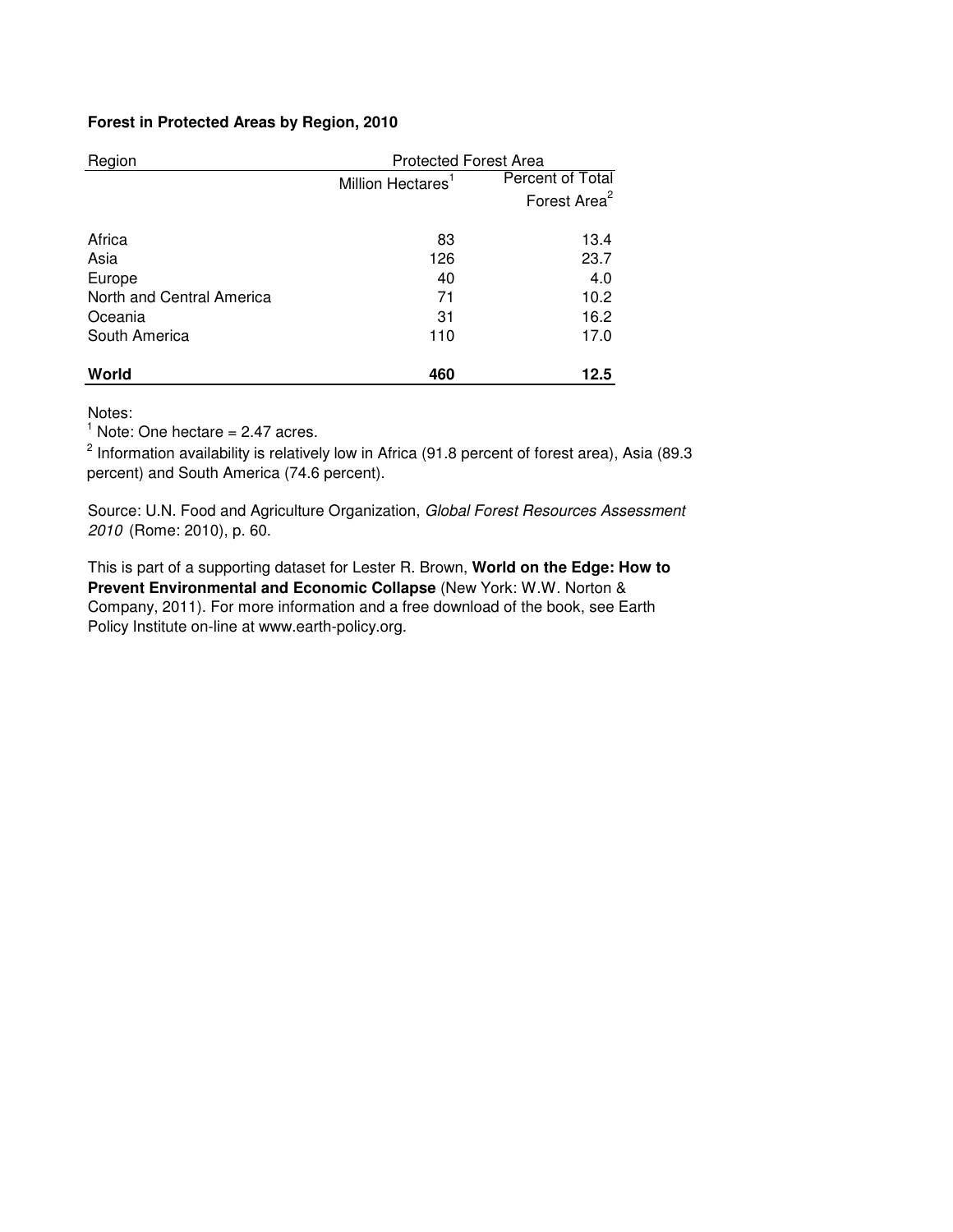## **Marine Protected Area in Top 15 Countries, 2009**

| Country              | Marine Area Protected    |                               |  |  |  |  |
|----------------------|--------------------------|-------------------------------|--|--|--|--|
|                      | <b>Square Kilometers</b> | Percent of Territorial Waters |  |  |  |  |
| Australia            | 264,359                  | 28.3                          |  |  |  |  |
| <b>United States</b> | 227,839                  | 24.7                          |  |  |  |  |
| Ecuador              | 139,557                  | 13.0                          |  |  |  |  |
| Russia               | 119,742                  | 9.1                           |  |  |  |  |
| Greenland            | 99,737                   | 36.5                          |  |  |  |  |
| Indonesia            | 64,325                   | 1.9                           |  |  |  |  |
| Brazil               | 51,015                   | 20.1                          |  |  |  |  |
| Mexico               | 49,123                   | 16.7                          |  |  |  |  |
| Canada               | 33,160                   | 1.2                           |  |  |  |  |
| Italy                | 25,932                   | 16.7                          |  |  |  |  |
| Japan                | 21,535                   | 5.6                           |  |  |  |  |
| Philippines          | 18,922                   | 1.5                           |  |  |  |  |
| Kiribati             | 15,618                   | 20.2                          |  |  |  |  |
| Venezuela            | 14,399                   | 15.3                          |  |  |  |  |
| New Zealand          | 12,802                   | 7.1                           |  |  |  |  |

Source: Compiled by Earth Policy Institute from U.N. Statistics Division and U.N. Department of Social and Economic Affairs, Millennium Development Goals Indicators, electronic database, at mdgs.un.org, updated 23 June 2010.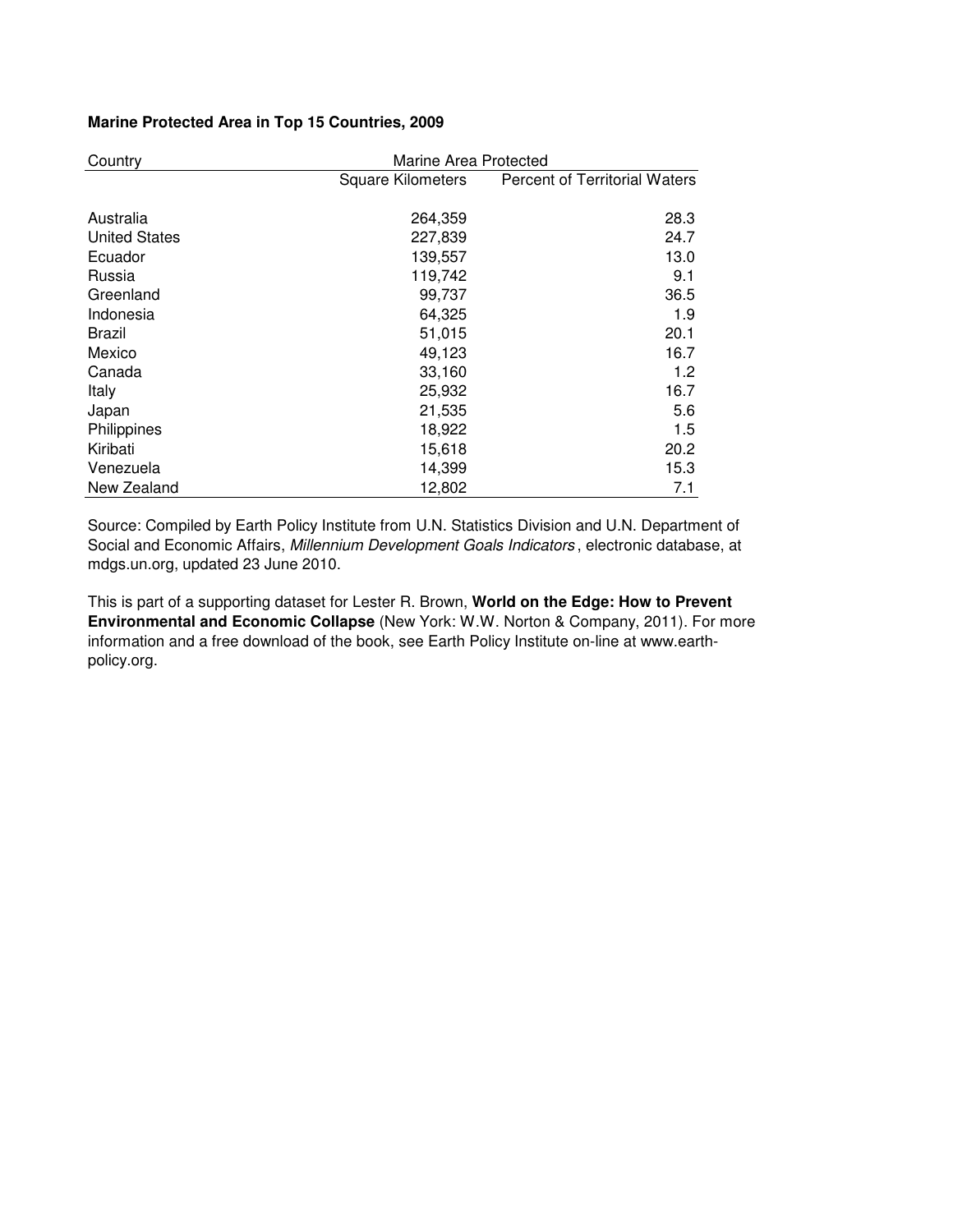|                 |        |                                                         | Share Threatened* | <b>Total Share</b> |          |            |
|-----------------|--------|---------------------------------------------------------|-------------------|--------------------|----------|------------|
| Group           |        | <b>Species Evaluated</b>                                | Vulnerable        | Endangered         | Critical | Threatened |
|                 | Number | <b>Percent of Estimated</b><br><b>Described Species</b> |                   | Percent            |          | Percent    |
| Mammals         | 5,491  | 100.0                                                   | 9.0               | 8.2                | 3.4      | 20.6       |
| <b>Birds</b>    | 10,027 | 100.0                                                   | 6.8               | 3.7                | 1.9      | 12.4       |
| Reptiles        | 2,806  | 30.5                                                    | 10.3              | 7.1                | 3.8      | 21.2       |
| Amphibians      | 6,296  | 94.8                                                    | 10.4              | 12.0               | 7.7      | 30.1       |
| <b>Fishes</b>   | 8,848  | 27.8                                                    | 12.1              | 4.5                | 4.2      | 20.9       |
| Insects         | 3,269  | 0.3                                                     | 14.6              | 5.1                | 2.7      | 22.4       |
| <b>Mollusks</b> | 3,149  | 3.7                                                     | 18.6              | 10.4               | 11.8     | 40.9       |
| Plants          | 12,914 | 4.2                                                     | 36.5              | 18.6               | 12.5     | 67.6       |

# **Threatened Species in Major Groups of Organisms, 2010**

\* Note: The IUCN categories for species according to threat of extinction are Least Concern, Near Threatened, Vulnerable, Endangered, Critically Endangered, Extinct in the Wild, and Extinct. Vulnerable species are those that face a high risk of extinction in the wild, Endangered species are those that face a very high risk of extinction in the wild, and Critically Endangered species are those that face an extremely high risk of extinction in the wild. The total share threatened in each group do not mean that the remainder are all categorized as Least Concern; a number of species in many groups are listed as Near Threatened or Data Deficient.

Source: Compiled by Earth Policy Institute from "Numbers of Threatened Species by Major Groups of Organisms (1996-2010)" and "Changes in Numbers of Species in the Threatened Categories (CR, EN, VU) from 1996 to 2010," summary tables for International Union for Conservation of Nature and Natural Resources (IUCN), IUCN Red List of Threatened Species , version 2010.4, at www.iucnredlist.org, viewed 15 November 2010; IUCN Species Survival Commission, IUCN Red List Categories and Criteria: Version 3.1 (Gland, Switzerland: 2000).